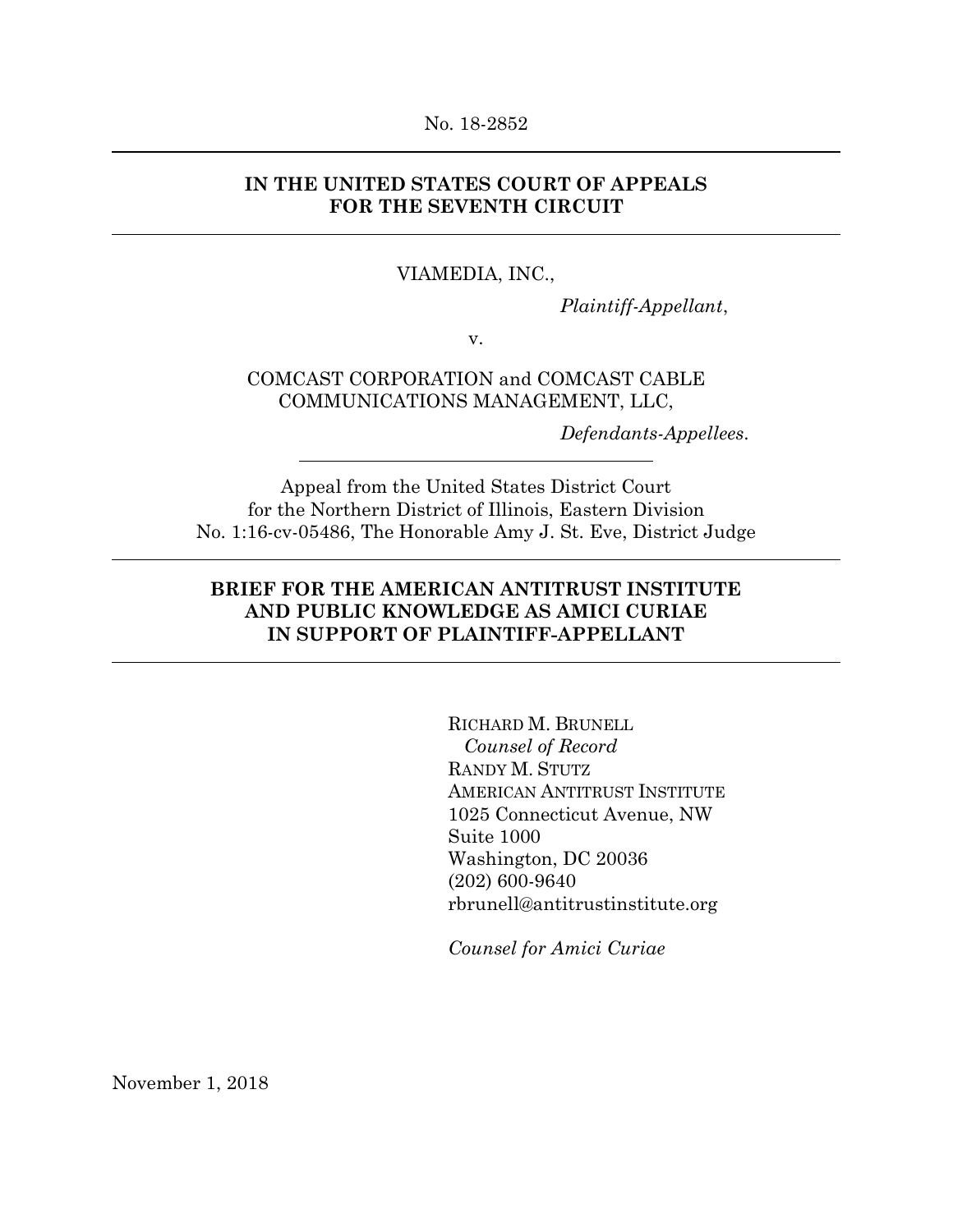#### **APPEARANCE & CIRCUIT RULE 26.1 DISCLOSURE STATEMENT**

Appellate Court No: <sup>18-2852</sup>

Short Caption: Viamedia, Inc. v. Comcast Corp. et al.

 To enable the judges to determine whether recusal is necessary or appropriate, an attorney for a non-governmental party or amicus curiae, or a private attorney representing a government party, must furnish a disclosure statement providing the following information in compliance with Circuit Rule 26.1 and Fed. R. App. P. 26.1.

The Court prefers that the disclosure statement be filed immediately following docketing; but, the disclosure statement must be filed within 21 days of docketing or upon the filing of a motion, response, petition, or answer in this court, whichever occurs first. Attorneys are required to file an amended statement to reflect any material changes in the required information. The text of the statement must also be included in front of the table of contents of the party's main brief. **Counsel is required to complete the entire statement and to use N/A for any information that is not applicable if this form is used.**

## **E I REASE CHECK HERE IF ANY INFORMATION ON THIS FORM IS NEW OR REVISED AND INDICATE WHICH INFORMATION IS NEW OR REVISED.**

(1) The full name of every party that the attorney represents in the case (if the party is a corporation, you must provide the corporate disclosure information required by Fed. R. App. P 26.1 by completing item #3):

#### American Antitrust Institute

Public Knowledge

| (2) The names of all law firms whose partners or associates have appeared for the party in the case (including proceedings |
|----------------------------------------------------------------------------------------------------------------------------|
| in the district court or before an administrative agency) or are expected to appear for the party in this court:           |
| N/A                                                                                                                        |

<u> 1989 - Johann Stoff, deutscher Stoff, der Stoff, der Stoff, der Stoff, der Stoff, der Stoff, der Stoff, der </u>

(3) If the party or amicus is a corporation:

i) Identify all its parent corporations, if any; and None. Both amici are not-for-profit corporations

ii) list any publicly held company that owns 10% or more of the party's or amicus' stock: None

| Attorney's Signature:<br>Attorney's Printed Name: | s/ Richard M. Brunell<br>Richard M. Brunell                                                                                                                                                    |                   | $11-1-2018$<br>Date: |
|---------------------------------------------------|------------------------------------------------------------------------------------------------------------------------------------------------------------------------------------------------|-------------------|----------------------|
| Address:                                          | Please indicate if you are <i>Counsel of Record</i> for the above listed parties pursuant to Circuit Rule 3(d). Yes $\chi$ No<br>1025 Connecticut Avenue, NW, Suite 1000, Washington, DC 20036 |                   |                      |
| Phone Number:                                     |                                                                                                                                                                                                | Fax Number: $N/A$ |                      |
| E-Mail Address:                                   | rbrunell@antitrustintitute.org                                                                                                                                                                 |                   |                      |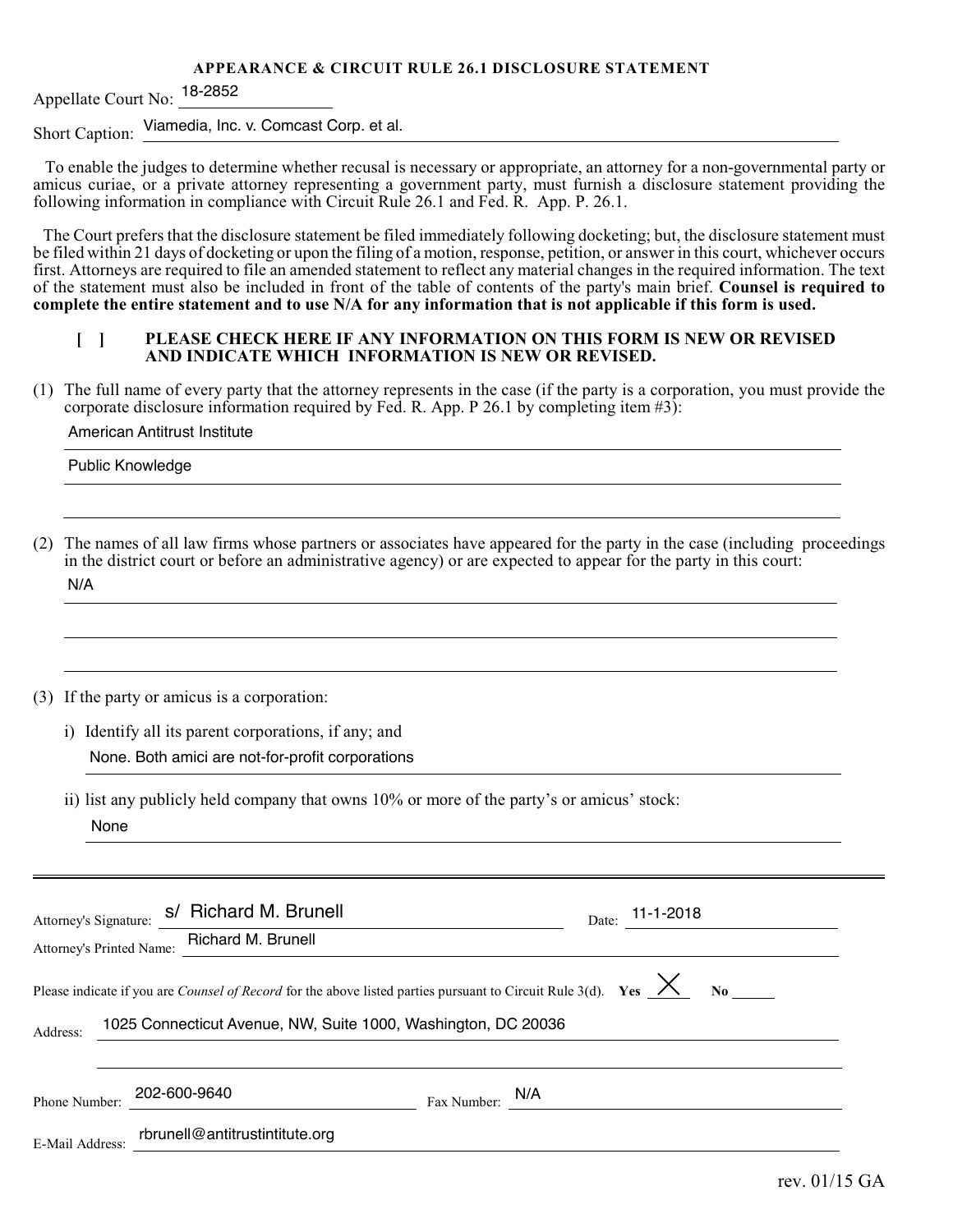#### **APPEARANCE & CIRCUIT RULE 26.1 DISCLOSURE STATEMENT**

Appellate Court No: <sup>18-2852</sup>

Short Caption: Viamedia, Inc. v. Comcast Corp. et al.

 To enable the judges to determine whether recusal is necessary or appropriate, an attorney for a non-governmental party or amicus curiae, or a private attorney representing a government party, must furnish a disclosure statement providing the following information in compliance with Circuit Rule 26.1 and Fed. R. App. P. 26.1.

The Court prefers that the disclosure statement be filed immediately following docketing; but, the disclosure statement must be filed within 21 days of docketing or upon the filing of a motion, response, petition, or answer in this court, whichever occurs first. Attorneys are required to file an amended statement to reflect any material changes in the required information. The text of the statement must also be included in front of the table of contents of the party's main brief. **Counsel is required to complete the entire statement and to use N/A for any information that is not applicable if this form is used.**

## **E I REASE CHECK HERE IF ANY INFORMATION ON THIS FORM IS NEW OR REVISED AND INDICATE WHICH INFORMATION IS NEW OR REVISED.**

(1) The full name of every party that the attorney represents in the case (if the party is a corporation, you must provide the corporate disclosure information required by Fed. R. App. P 26.1 by completing item #3):

#### American Antitrust Institute

Public Knowledge

| (2) The names of all law firms whose partners or associates have appeared for the party in the case (including proceedings |
|----------------------------------------------------------------------------------------------------------------------------|
| in the district court or before an administrative agency) or are expected to appear for the party in this court:           |
| N/A                                                                                                                        |

#### (3) If the party or amicus is a corporation:

i) Identify all its parent corporations, if any; and None. Both amici are not-for-profit corporations

ii) list any publicly held company that owns 10% or more of the party's or amicus' stock: None

| Attorney's Signature:<br>Attorney's Printed Name: | s/ Randy M. Stutz<br>Randy M. Stutz                                                                                                                                                  |             | 11-1-2018<br>Date:   |
|---------------------------------------------------|--------------------------------------------------------------------------------------------------------------------------------------------------------------------------------------|-------------|----------------------|
| Address:                                          | Please indicate if you are <i>Counsel of Record</i> for the above listed parties pursuant to Circuit Rule 3(d). Yes<br>1025 Connecticut Avenue, NW, Suite 1000, Washington, DC 20036 |             | $_{\text{No}}\times$ |
| Phone Number:<br>E-Mail Address:                  | 202-905+5420<br>rstutz@antitrustintitute.org                                                                                                                                         | Fax Number: | N/A                  |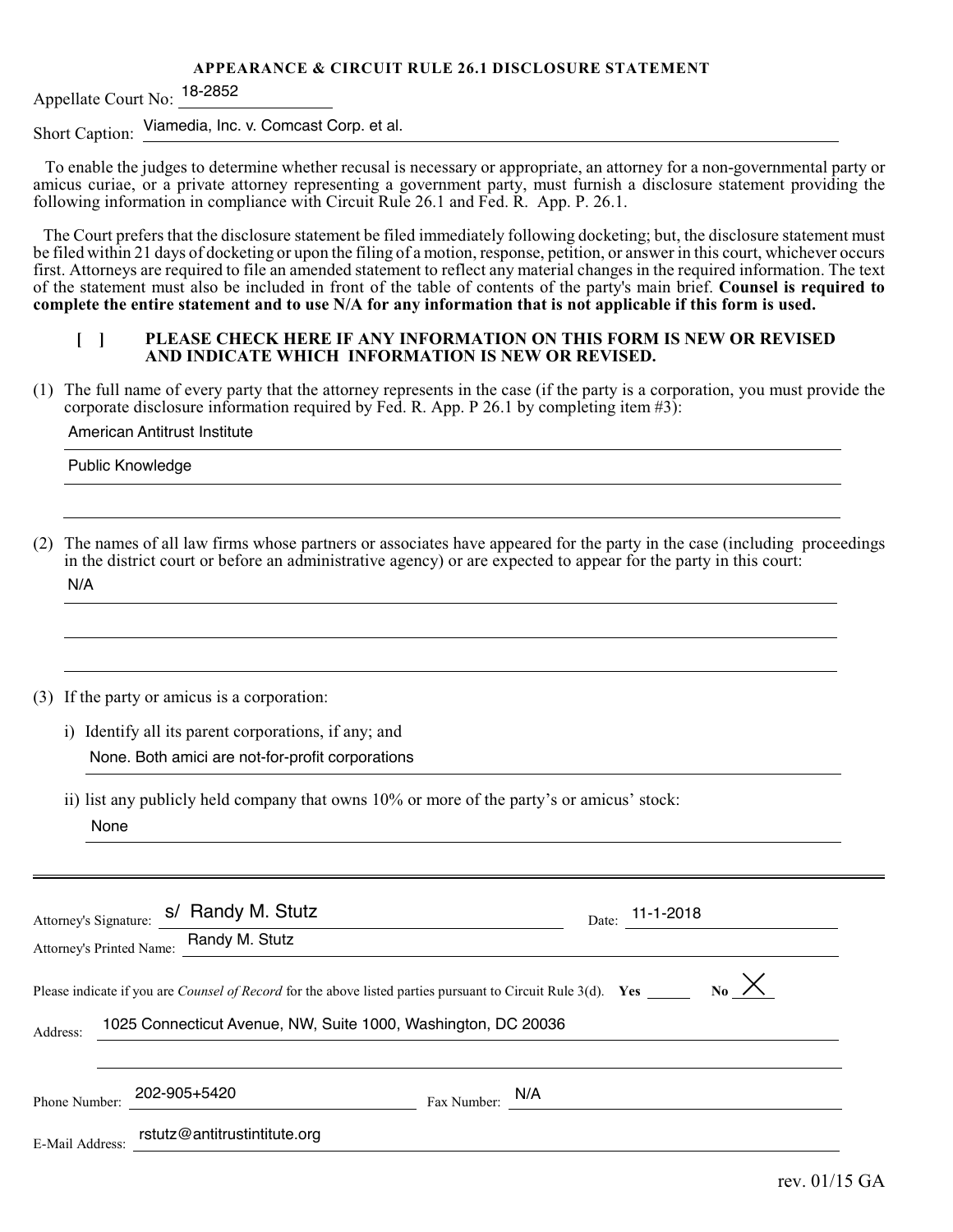# **TABLE OF CONTENTS**

| I.  |           | THE DISTRICT COURT IMPROPERLY DISMISSED               |    |
|-----|-----------|-------------------------------------------------------|----|
|     | A.        | The District Court's Test for Refusals to Deal Is Too |    |
|     | <b>B.</b> | The Complaint Plausibly Alleges an Unlawful Refusal   |    |
|     | C.        | Theoretical Benefits of Vertical Integration Do Not   |    |
| II. |           | THE DISTRICT COURT IMPROPERLY GRANTED SUM-            |    |
|     | A.        | The District Court's Standard for Summary Judgment    |    |
|     | <b>B.</b> | The District Court Improperly Disaggregated Plain-    |    |
|     |           |                                                       | 24 |
|     |           | CERTIFICATE OF COMPLIANCE                             |    |

# CERTIFICATE OF SERVICE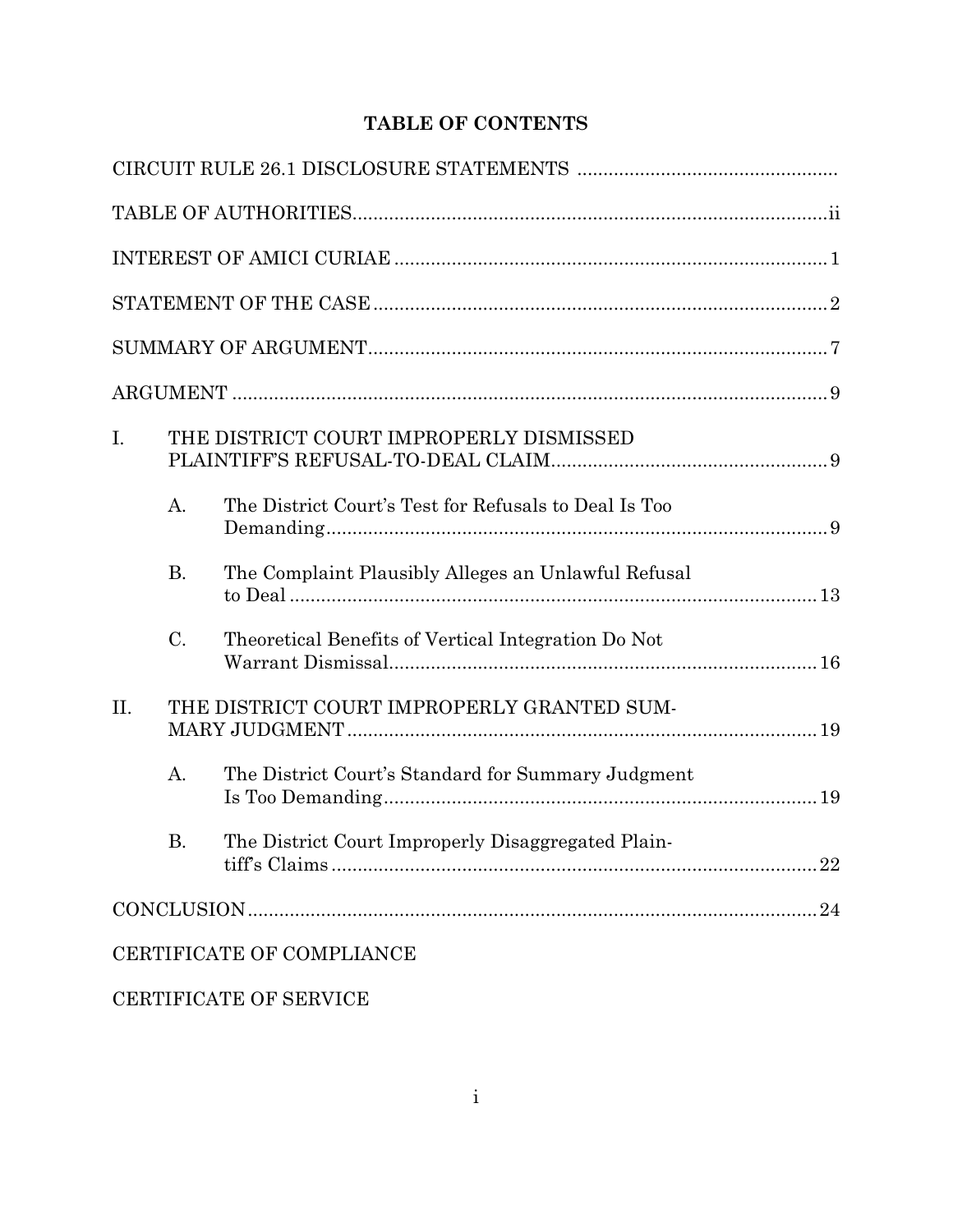# **TABLE OF AUTHORITIES**

# **CASES**

| Aspen Skiing Co. v. Aspen Highlands Skiing Corp.,           |
|-------------------------------------------------------------|
| Continental Ore Co. v. Union Carbide & Carbon Corp.,        |
| Eastman Kodak Co. v. Image Tech. Servs., Inc.,              |
| Eastman Kodak Co. v. S. Photo Materials Co.,                |
| Goldwasser v. Ameritech Corp.,                              |
| Illinois ex rel. Burris v. Panhandle Eastern Pipe Line Co., |
| In re High Fructose Corn Syrup Antitrust Litig.,            |
| Indiana Grocery, Inc. v. Super Valu Stores, Inc.,           |
| Jack Walters & Sons Corp. v. Morton Building, Inc.,         |
| Matsushita Elec. Indus. Co. v. Zenith Radio Corp.,          |
| MCI Commc'ns Corp. v. AT&T Co.,                             |
| McWane, Inc. v. Fed. Trade Comm'n,                          |
| Mercatus Group, LLC v. Lake Forest Hosp.,                   |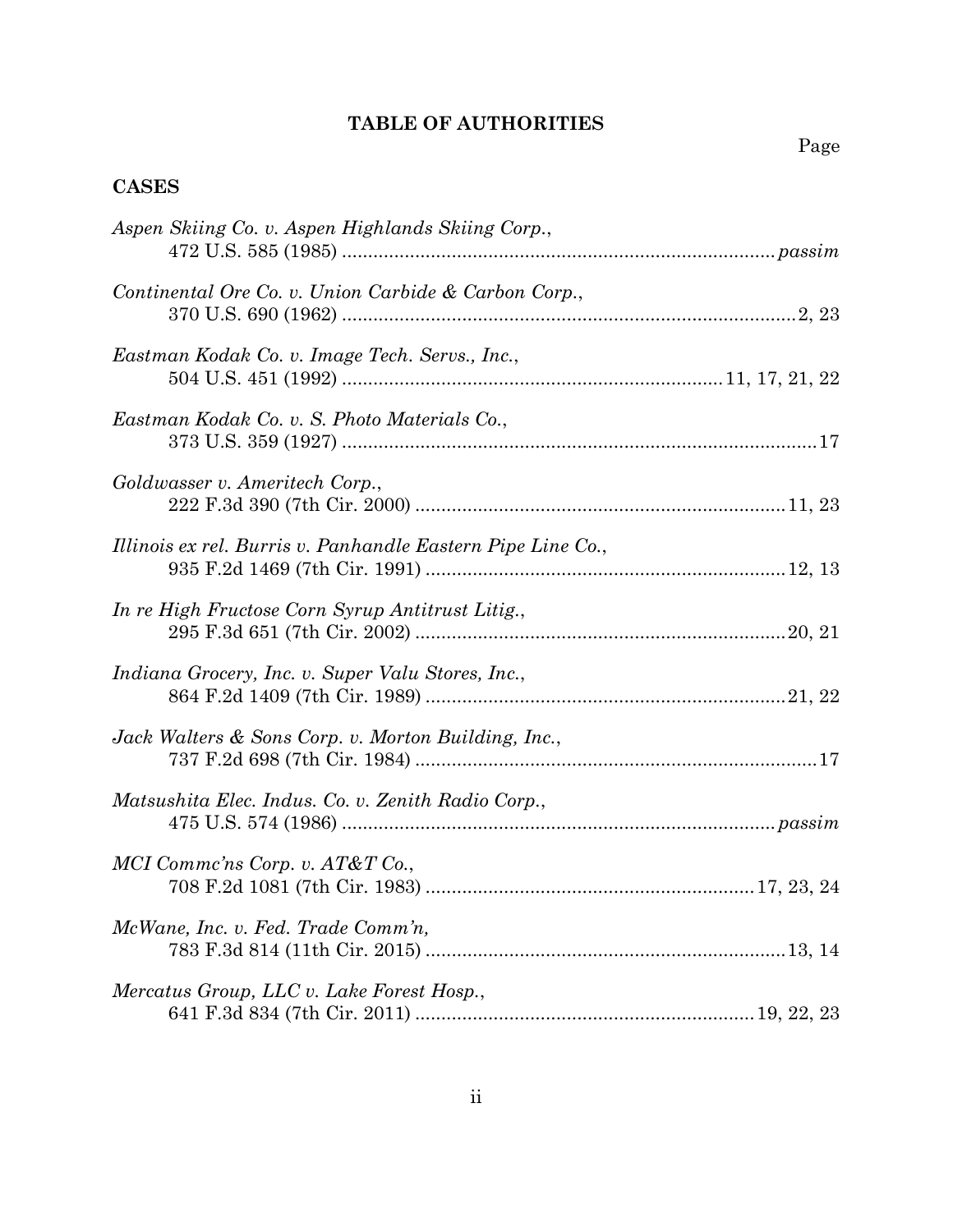# **STATUTES AND RULES**

| <b>OTHER AUTHORITIES</b>                                                             |  |
|--------------------------------------------------------------------------------------|--|
|                                                                                      |  |
| Phillip E. Areeda & Herbert Hovenkamp, <i>Antitrust Law</i> (4th ed. 2015) 9, 10, 23 |  |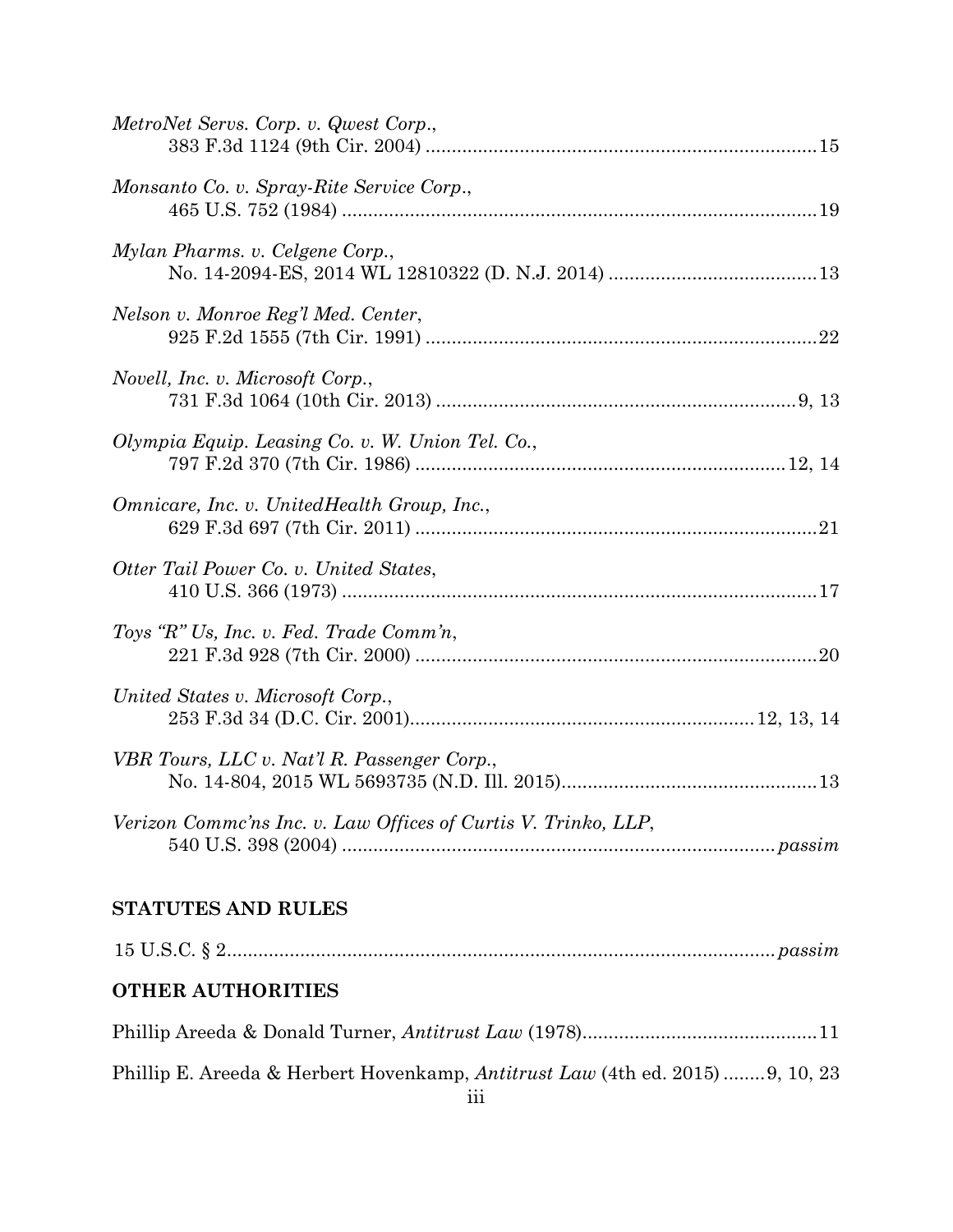| Edward D. Cavanaugh, Matsushita at Thirty: Has the Pendulum Swing too Far in                                                                                  |
|---------------------------------------------------------------------------------------------------------------------------------------------------------------|
| Einer Elhauge, <i>Defining Better Monopolization Standards</i> ,                                                                                              |
| Fed. Trade Comm'n & U.S. Dep't of Justice Antitrust Division,<br>Antitrust Guidelines for Collaborations Among Competitors16                                  |
| Andrew I. Gavil, <i>Exclusionary Distribution Strategies By Dominant Firms:</i>                                                                               |
| Andrew I. Gavil, <i>Introductory Note</i> , <i>Symposium</i> , <i>Thirty Years On:</i><br>The Past Influence and Continued Significance of Matsushita,<br>.20 |
| Herbert Hovenkamp, Exclusive Joint Ventures and Antitrust Policy,                                                                                             |
| A. Douglas Melamed, <i>Exclusive Dealing Agreements and Other Exclusionary</i><br>Conduct—Are There Unifying Principles?, 73 Antitrust L.J. 375 (2006)9       |
| M. Laurence Popofksy, Does Leegin Liberate the Law Governing<br>Horizontal Conspiracies From its Vertical Contamination?,<br>.20                              |
| John Thorne, A Categorical Rule Limiting Section 2 of the Sherman Act:                                                                                        |
|                                                                                                                                                               |
| Gregory J. Werden, <i>Identifying Exclusionary Conduct Under Section 2</i> :                                                                                  |
|                                                                                                                                                               |
| Steven C. Salop, <i>Exclusionary Conduct</i> , <i>Effect on Consumers</i> , and<br>the Flawed Profit-Sacrifice Standard, 73 Antitrust L.J. 311 (2006)10       |
| Steven C. Salop, Refusals to Deal and Price Squeezes by an Unregulated,<br>Vertically Integrated Monopolist, 76 Antitrust L.J. 709 (2010) 15, 18              |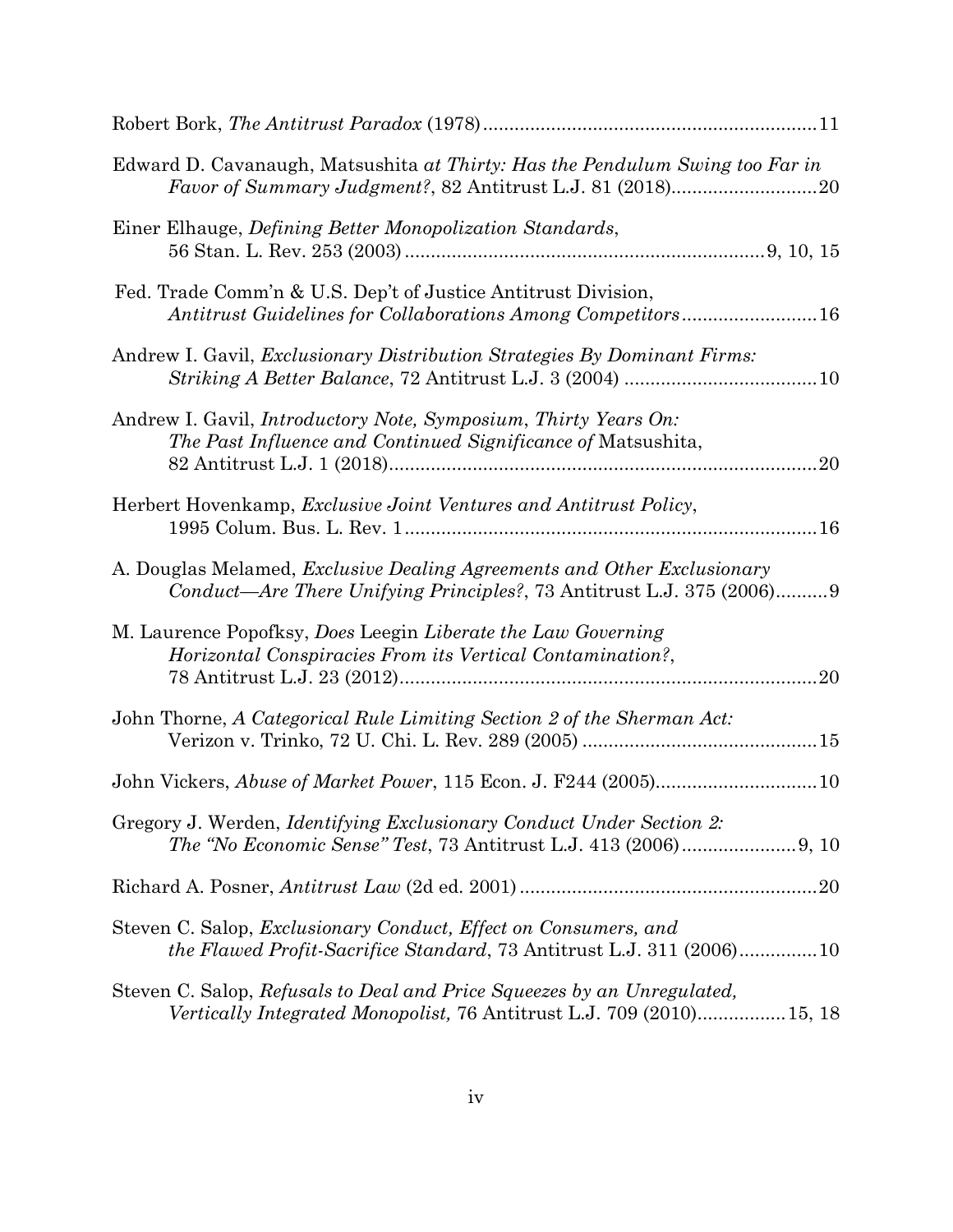#### **INTEREST OF AMICI CURIAE**<sup>1</sup>

The American Antitrust Institute ("AAI") is an independent nonprofit organization devoted to promoting competition that protects consumers, businesses, and society. It serves the public through research, education, and advocacy on the benefits of competition and the use of antitrust enforcement as a vital component of national and international competition policy. AAI enjoys the input of an Advisory Board that consists of over 130 prominent antitrust lawyers, law professors, economists, and business leaders. See http://www.antitrustinstitute.org.

Public Knowledge is a nonprofit technology policy organization that promotes freedom of expression, an open Internet, and access to affordable communications tools and creative works. As part of that mission, Public Knowledge advocates on behalf of consumer interests for balanced and pro-competitive media and communications policies though grassroots efforts, educating policymakers in Washington, D.C. and around the country, participating in regulatory proceedings, and where appropriate, filing amicus curiae briefs in cases of significance. Antitrust law, and particularly matters relating to video competition, are subject areas in which Public Knowledge has both strong interests and substantial expertise.

 $<sup>1</sup>$  All parties consent to the filing of this amicus brief. No counsel for a party has au-</sup> thored this brief in whole or in part, and no party, party's counsel, or any other person—other than amici or their counsel—has contributed money that was intended to fund preparing or submitting this brief. Individual views of members of the American Antitrust Institute's Board of Directors or its Advisory Board may differ from its positions.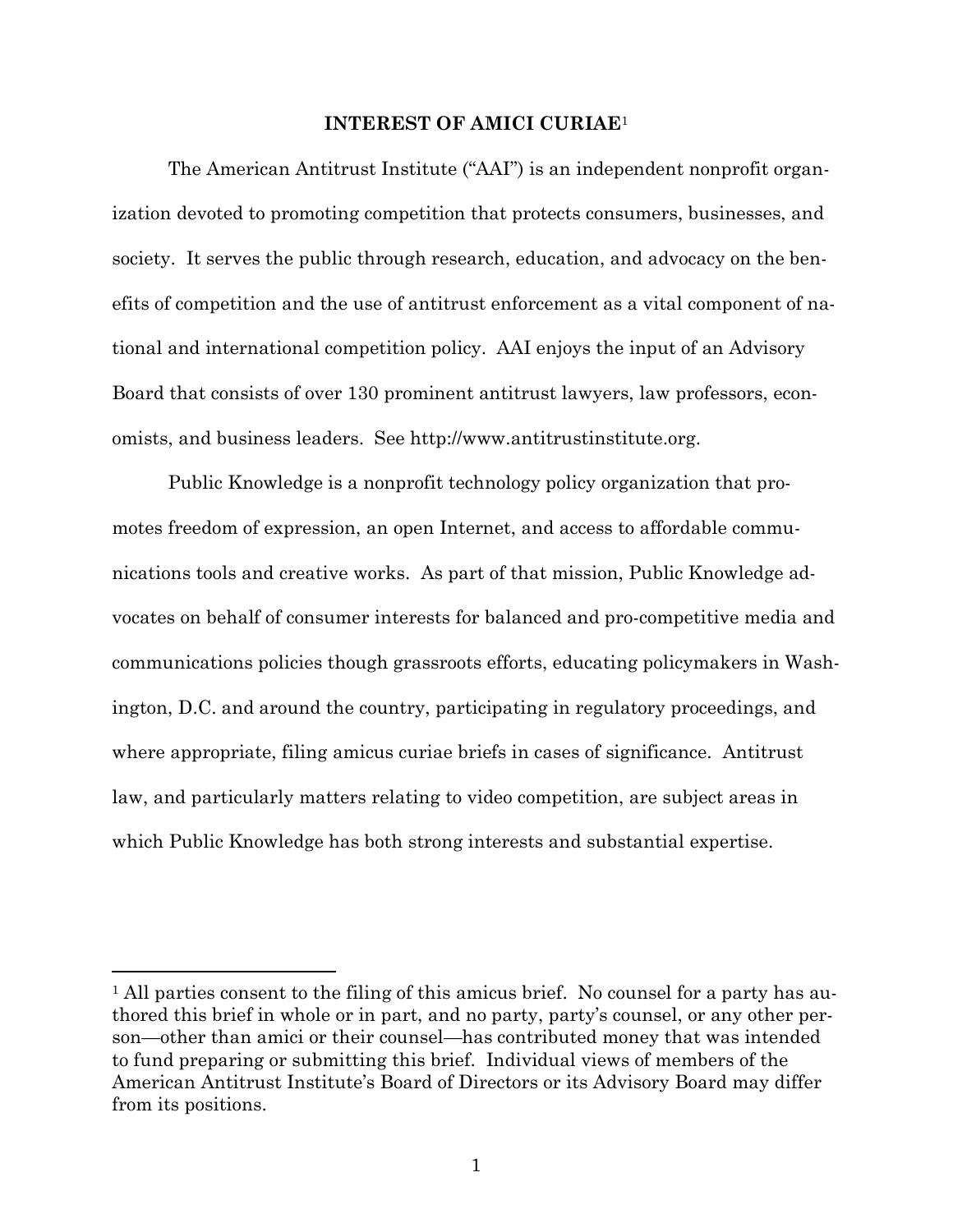#### **STATEMENT OF THE CASE**

This appeal raises two very important questions of antitrust law. First, what is the appropriate test for establishing an unlawful refusal to deal with a competitor under Section 2 of the Sherman Act? Second, what is the appropriate standard for evaluating evidence on summary judgment on Section 2 claims more generally? The district court applied standards that are too demanding of plaintiffs and not warranted by *Verizon Commc'ns Inc. v. Law Offices of Curtis V. Trinko, LLP*, 540 U.S. 398 (2004), or *Matsushita Elec. Indus. Co. v. Zenith Radio Corp.*, 475 U.S. 574 (1986). The court also erred by evaluating acts of monopolistic conduct in isolation, contrary to the teaching of *Continental Ore Co. v. Union Carbide & Carbon Corp.*, 370 U.S. 690 (1962). As a result, the court improperly denied the plaintiff the opportunity to prove its claim that Comcast unlawfully monopolized an important component of the cable television advertising business and eliminated competition that benefits smaller, independent cable television operators, local advertisers, and ultimately the consumers of cable video programming.

According to the complaint, the spot cable advertising business "generates over \$5.4 billion in television advertising revenues annually through the sale of Spot Cable Advertising time [Spot Cable Avails] during the two to three minute commercial breaks on cable networks that are reserved for sale by local cable television service providers" and other multichannel video program distributors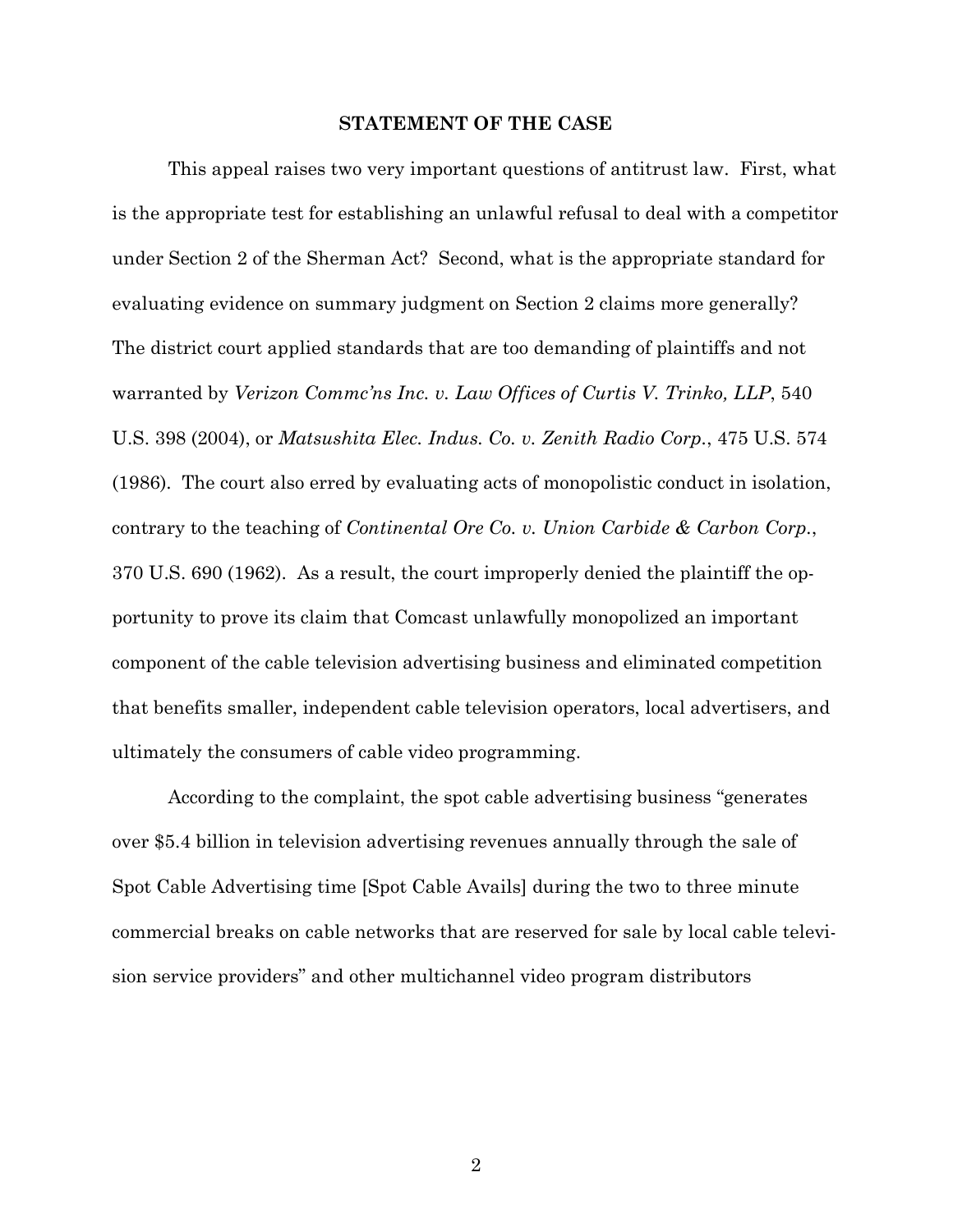(MVPDs). Compl. ¶¶ 3, 23.2 Plaintiff-appellant Viamedia "represents" MVPDs in "[o]rganizing, marketing, and selling" their inventory of spot advertising. *Id.* at ¶ 70. It "offers its MVPD clients complete turn-key advertising sales, spot insertion, encoding, validation, IT, monitoring, traffic, billing, and collection services." *Id.* at ¶ 75. It competes in the market for spot advertising representation services (Ad Rep Services) with Comcast Spotlight, a division of defendant-appellee Comcast Corp., which is an MVPD and "the world's largest broadcast and cable television provider." *Id.* at ¶ 8.

The complaint alleges that Comcast has "monopoly control" over various regional advertising interconnects, which "provide a single point of access for advertisers to purchase Spot Cable Avails that are capable of reaching *all* subscribers within a" designated market area (DMA). Compl.  $\P$  154, 192. Access to such interconnects is essential for smaller MVPDs "to remain competitive with large competitors like Comcast." *Id.* at ¶¶ 69, 192. Regional interconnects constitute "critical infrastructure" for MVPDs to sell Spot Cable Avails to regional advertisers, which generates a "significant portion of an MVPD's total advertising revenue." *Id.* at  $\P\P$  46, 66.

Historically, interconnects were joint ventures of cable operators open to all MVPDs in the region or to their advertising representative. Compl. ¶¶ 36, 38. Even after cable industry consolidation enabled it to acquire control of various interconnects, Comcast for a time provided access to all MVPDs and their representa-

<sup>2</sup> References to the complaint are to the Amended Complaint, ECF No. 40 (Pl. App., Vol. I, A48).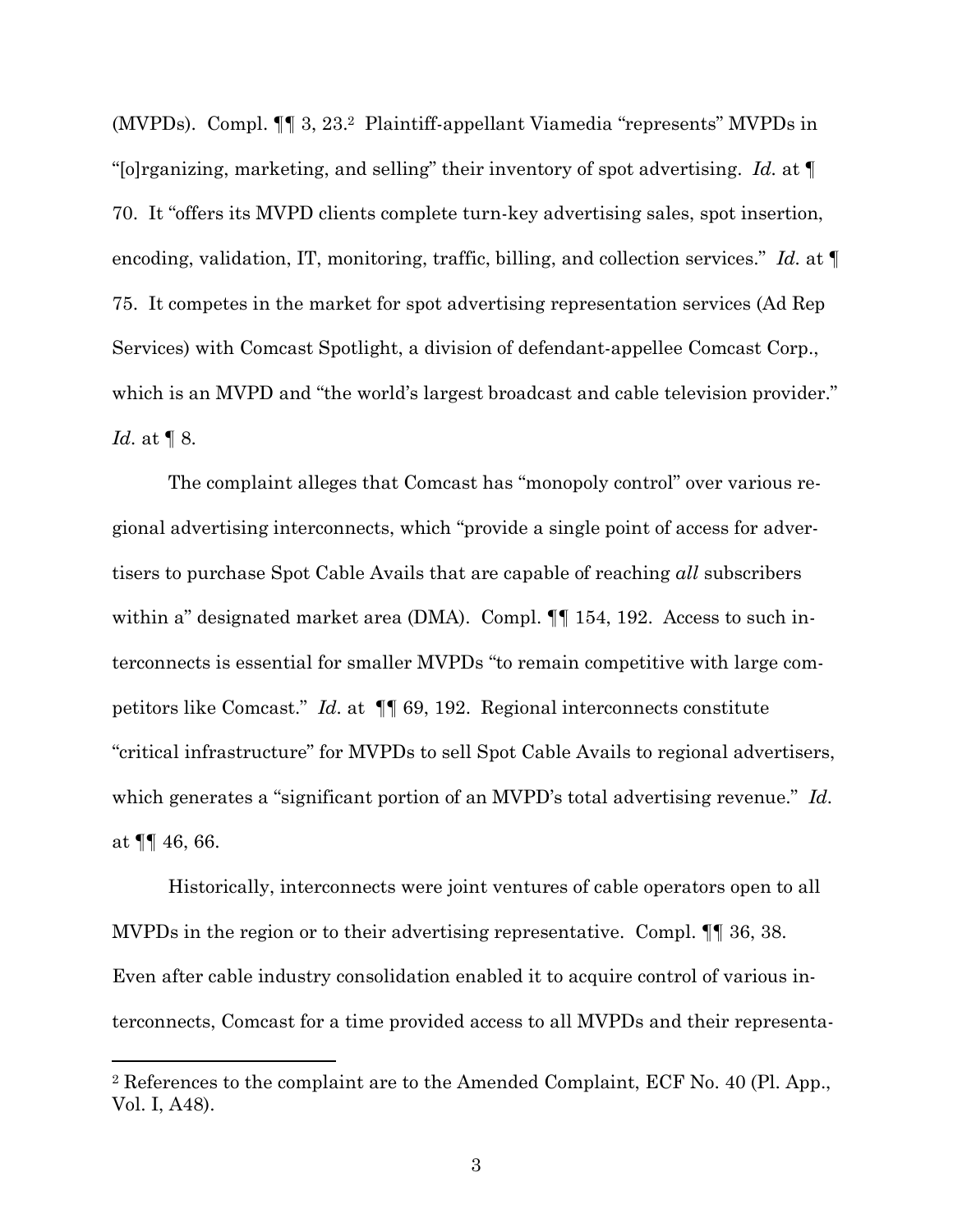tives. *Id.* at ¶ 99; *see also* Pl. Br. 10-11. Comcast, other MVPDs, and advertisers benefitted from open access because the more MVPDs that participate, the greater is the reach and volume of the advertising sold through the interconnect. Compl. ¶¶ 99, 155. Notwithstanding their cooperation with respect to sales of DMA-wide advertising, MVPDs historically "have vigorously competed with Comcast and each other for [local] Spot Cable Advertising sales." *Id.* ¶¶ 41, 64.

The complaint alleges that Comcast also has monopoly power over Ad Rep Services in DMAs where it controls the interconnect. Compl. ¶¶ 85-94, 181. Viamedia was able to compete successfully with Comcast in some of these markets (e.g., Chicago and Detroit) until Comcast refused to renew interconnect agreements with Viamedia in order "to replace Viamedia" as the ad representative for two MVPDs*. Id.* at ¶ 112. Comcast "made clear" that it would not allow the MVPDs to have access to those interconnects as long as Viamedia represented them, and that it would not provide Viamedia access to other interconnects that it controls. *Id.* at ¶¶ 113, 125, 182.

The complaint alleges that "[b]y refusing to deal with Viamedia and MVPDs represented by Viamedia, by conditioning access to Interconnects upon an MVPD's agreement to deal with Comcast Spotlight, [and] by requiring that MVPDs deal exclusively with Comcast Spotlight as a Spot Cable Advertising Representative, . . . Comcast has unlawfully acquired and maintained its monopoly power" in Ad Rep Services markets where it controls the interconnect, in violation of Section 2 of the Sherman Act. Compl. ¶ 183.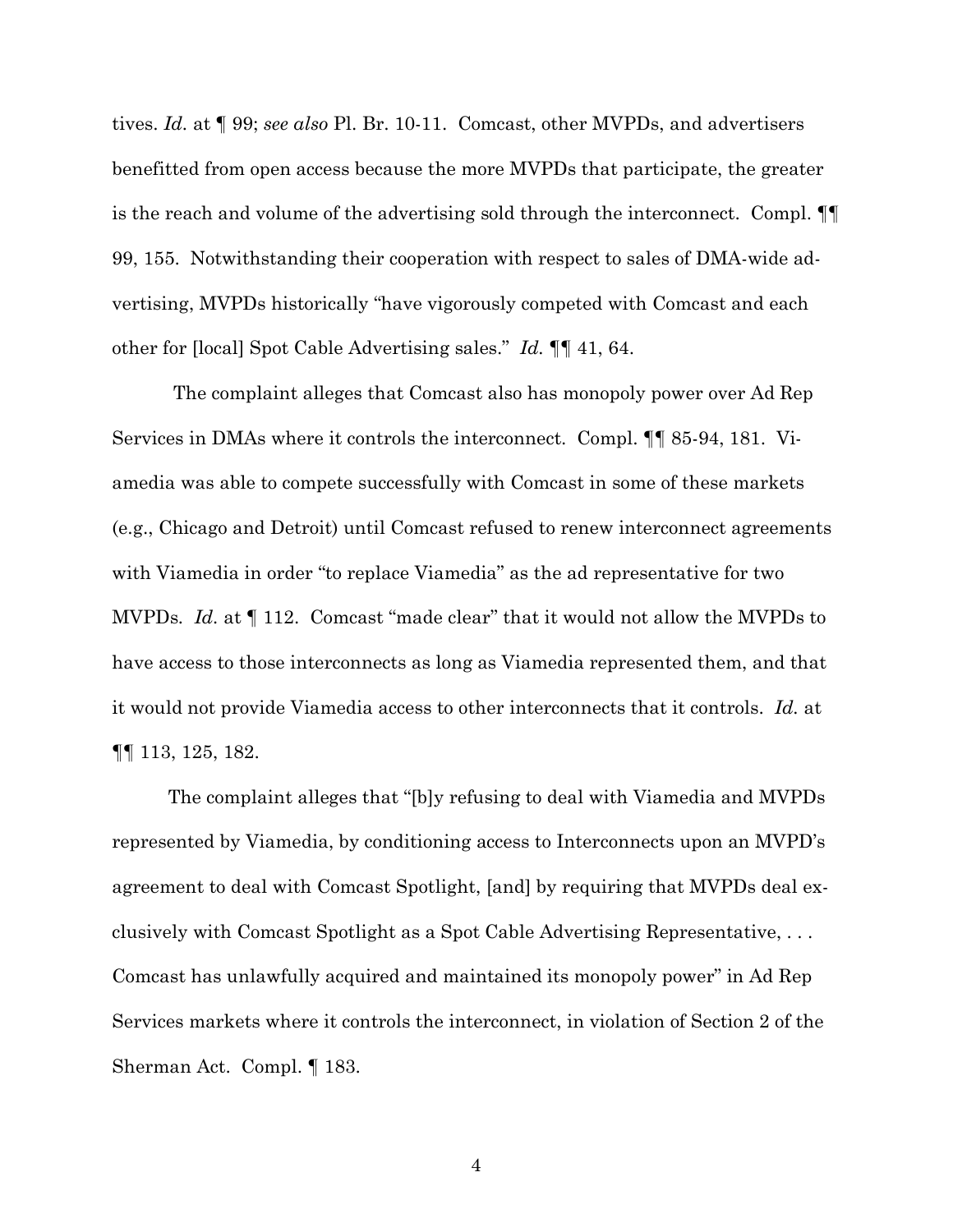Comcast's monopolization of those markets by excluding Viamedia has the anticompetitive effect of allowing Comcast "to impose higher prices and other onerous terms on MVPDs." Compl. ¶ 171. Specifically, the complaint alleges that competition is harmed because independent representation by Viamedia "offers a number of pro-competitive advantages to MVPD[s]" over representation by Comcast. *Id.* at ¶ 81. MVPDs prefer not to give control of their spot advertising to their largest competitor. *Id.* at ¶¶ 108, 171. Doing so allows Comcast to have sensitive business information, including "before-market knowledge of their future pricing [and] promotions" contained in an MVPD's promotional spot advertising. *Id.* at ¶¶ 107, 173. And Comcast has an obvious incentive to favor the sale of its own local spot advertising over the sale of its rivals'.

Indeed, the complaint alleges that competition with respect to local spot advertising "is eliminated when one MVPD is able to control its competitors' Spot Cable Avails," harming not only smaller MVPDs, but small business advertisers as well. *Id.* at ¶ 64; *see also id.* at ¶ 2. In contrast, an independent ad representative like Viamedia has the incentive to market its clients' local advertising aggressively, as well as the ability to monitor and ensure that the interconnect manager provides fair treatment of its MVPD clients. *Id.* at ¶ 82.

The complaint alleges that there "are no procompetitive justifications for Comcast's refusal to deal with Viamedia and its exclusion of MVPDs represented by Viamedia from the Interconnects that it controls." Compl. ¶ 165. "[D]ealing with Viamedia would have entailed no cost to Comcast as the Interconnect manager, [but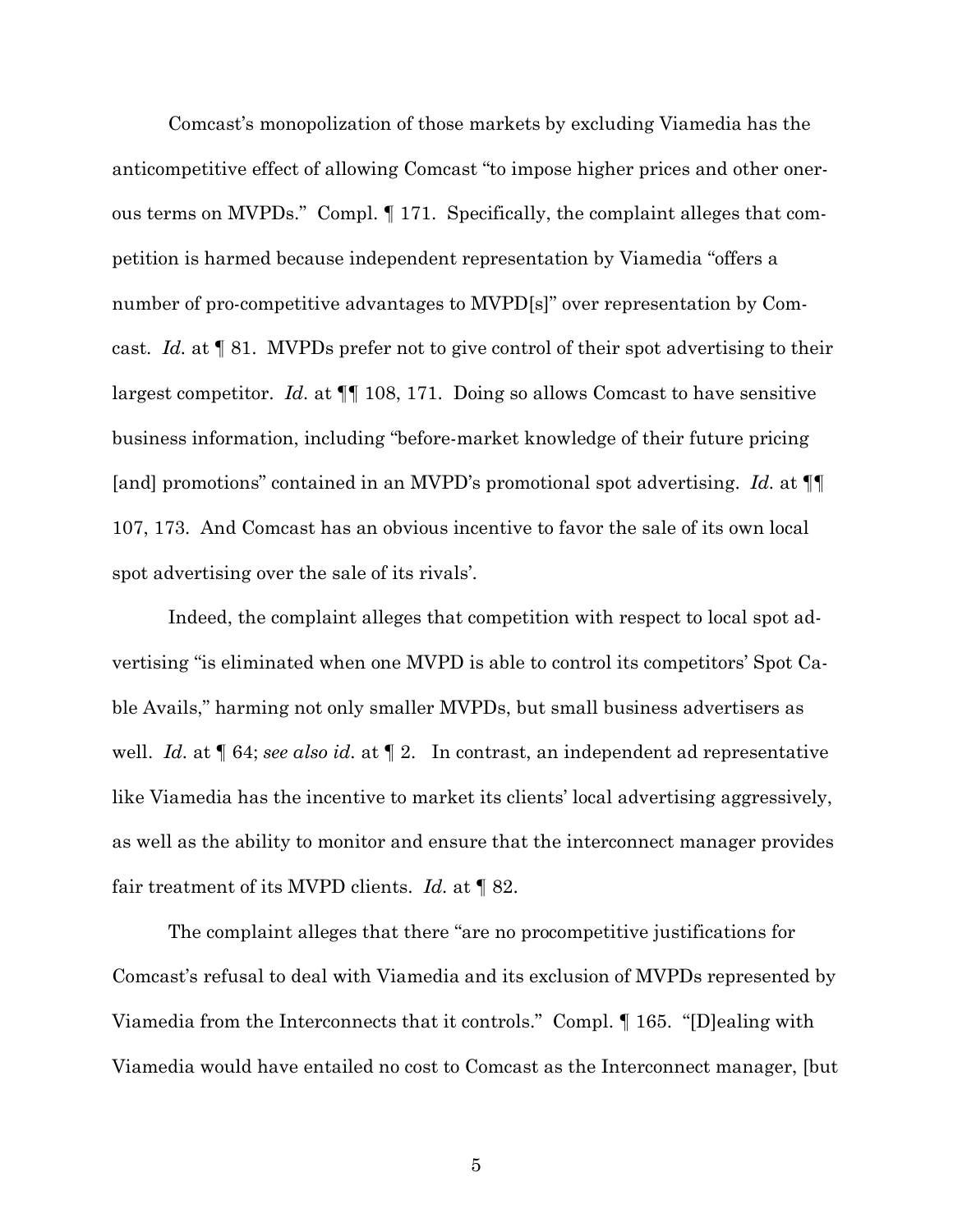rather] would have provided [it] . . . as the Interconnect manager and as a participating MVPD . . . with immediate benefits." *Id.* at ¶ 158.

\*\*\*

Treating the complaint as if it involved separate claims for refusing to deal, tying, and exclusive dealing, the district court granted Comcast's motion to dismiss the refusal-to-deal claim, but not the latter two claims. The court accepted that the complaint adequately alleged that Viamedia's exclusion from Ad Rep Services markets harmed competition, but found the complaint defective because it failed to "explain[] how Defendants' refusal to deal with it—separate from Defendants' other conduct like conditioning MVPDs' access to Interconnects on accepting Comcast Spotlight's services even for advertising sales that do not involve an Interconnect has no rational procompetitive purpose." Mem. Op. & Order at 37, Nov. 4, 2016 (MTD Op.). Rather, the court theorized that Comcast's refusal to deal with Viamedia, "at least with respect to the portion of advertising sales made through Interconnects, . . . offers potentially improved efficiency" by eliminating Viamedia as the middleman with respect to those sales. *Id.* at 38. On the same grounds, the court dismissed the refusal-to-deal claim set forth in plaintiff's amended complaint. Mem. Op. & Order, Feb. 22, 2017 (MTD Op. II).

On summary judgment, the district court dismissed the remaining claims because, among other reasons, Viamedia had failed to present evidence that "tends to exclude the possibility" that Comcast was engaged in lawful conduct. Mem. Op. & Order at 22-23, Aug. 16, 2018 (SJ Op.). On appeal, Viamedia challenges the dismis-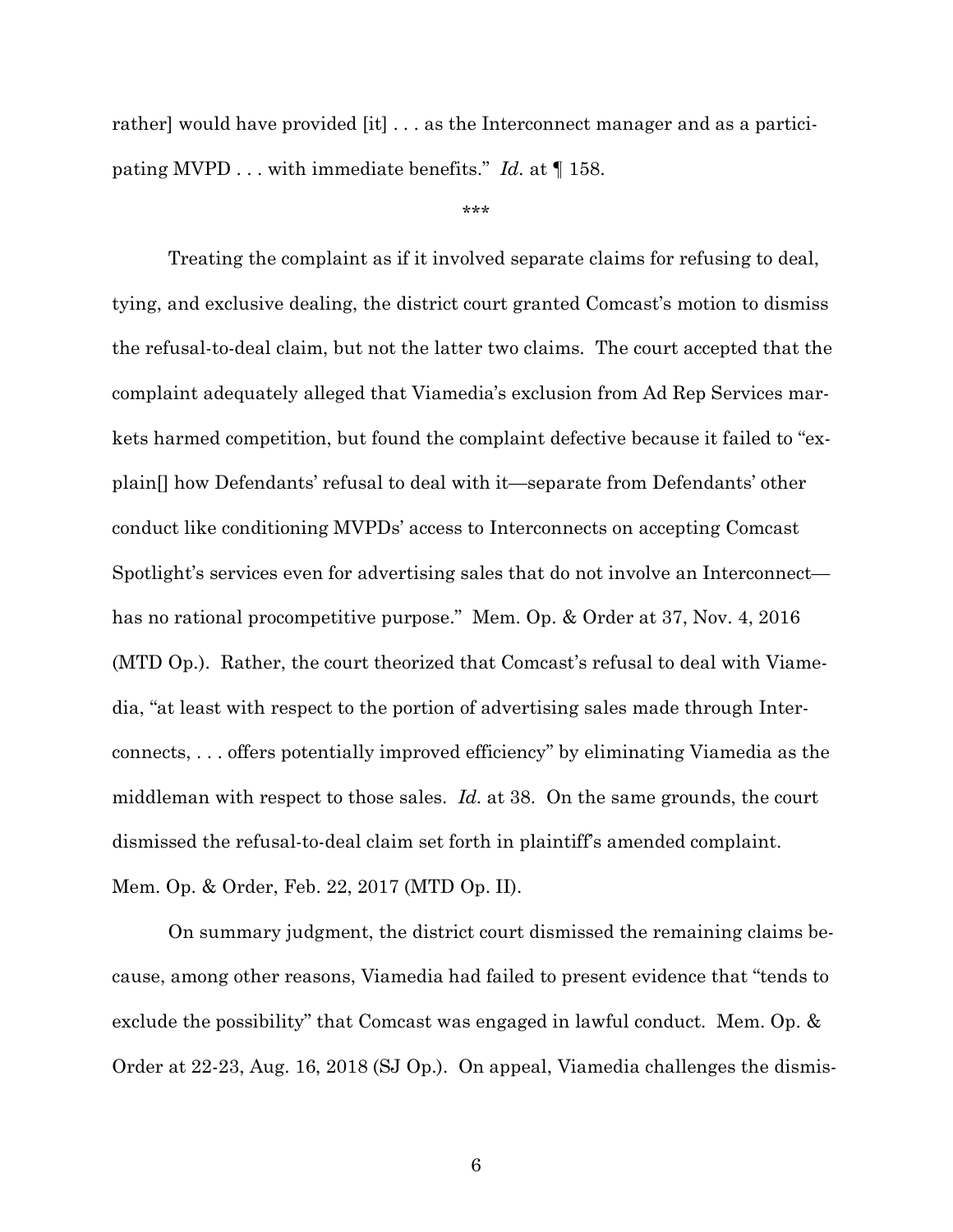sal of the refusal-to-deal claim as well as the grant of summary judgment on the tying claim; it is not pursuing a distinct exclusive-dealing claim. Pl. Br. 18 n.5.

#### **SUMMARY OF ARGUMENT**

1. a. The district court applied an overly demanding test for refusals to deal. Neither the Supreme Court nor this Court has adopted a requirement that a plaintiff must show that a monopolist has sacrificed profits (although such a sacrifice is alleged here), that the monopolist's conduct is irrational but for its anticompetitive effect, or that the monopolist's refusal to deal serves *no* potential procompetitive purpose.

b. The complaint states a prima facie claim for an unlawful refusal to deal because it alleges: (i) Comcast's refusal to deal enabled it to extend or preserve its monopoly in markets for Ad Rep Services, which had anticompetitive effects on "consumers," i.e., independent MVPDs and advertisers; (ii) Comcast acted with a predatory intent, as reflected in its sacrifice of profits and discrimination on the basis of rivalry (i.e., willingness to deal with non-competitors but not a rival); and (iii) the policy concerns that tend to militate against a "duty to deal"—administrability, diminishing investment incentives, and fostering collusion—are not present here.

c. The court erred in accepting Comcast's "disintermediation" defense, because a procompetitive justification must be proved not merely posited. Moreover, vertical integration is not a sufficient defense for a refusal to deal that involves monopolization of both of the vertically related markets. Disintermediation may or may not be efficient, but it is the supplier's choice that is presumptively determina-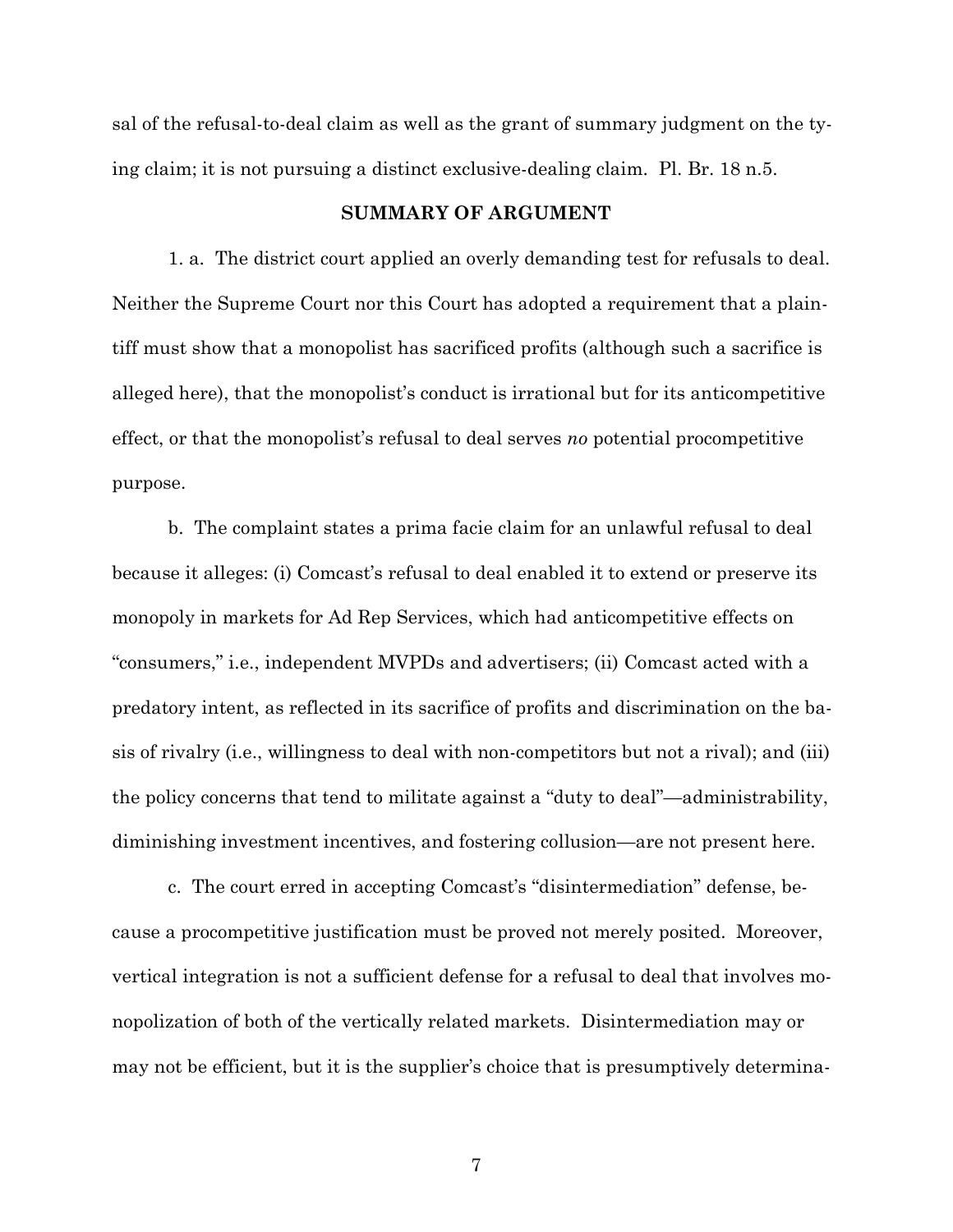tive, not the middleman's. In any event, Comcast's disintermediation defense applies only to sales made by the interconnect, but the complaint alleges that Comcast's refusal to deal was intended to and did enable Comcast to take over all of Viamedia clients' spot advertising sales and to monopolize Ad Rep Services markets.

2. a. The district court applied an overly demanding standard for plaintiffs to avoid summary judgment on a Section 2 claim. The Supreme Court stated in *Matsushita* that a party opposing summary judgment must present evidence that "tends to exclude the possibility that the alleged conspirators acted independently." 475 U.S. at 588 (internal quotation marks omitted). But that requirement applies only to conspiracies. The district court erred in extending it to antitrust claims generally by requiring evidence that tends to exclude the possibility that a defendant engaged in lawful conduct.

b. The district court's disaggregation of plaintiff's monopolization claim into separate and independent claims for refusing to deal and tying led it to discount each of the claims improperly. The court failed to heed the rule that an antitrust plaintiff should be given the full benefit of its proof without tightly compartmentalizing the various factual components. The court should have recognized that the refusal-to-deal and tying claims reinforced each other, given the common object of Comcast's conduct to monopolize Ad Rep Services markets.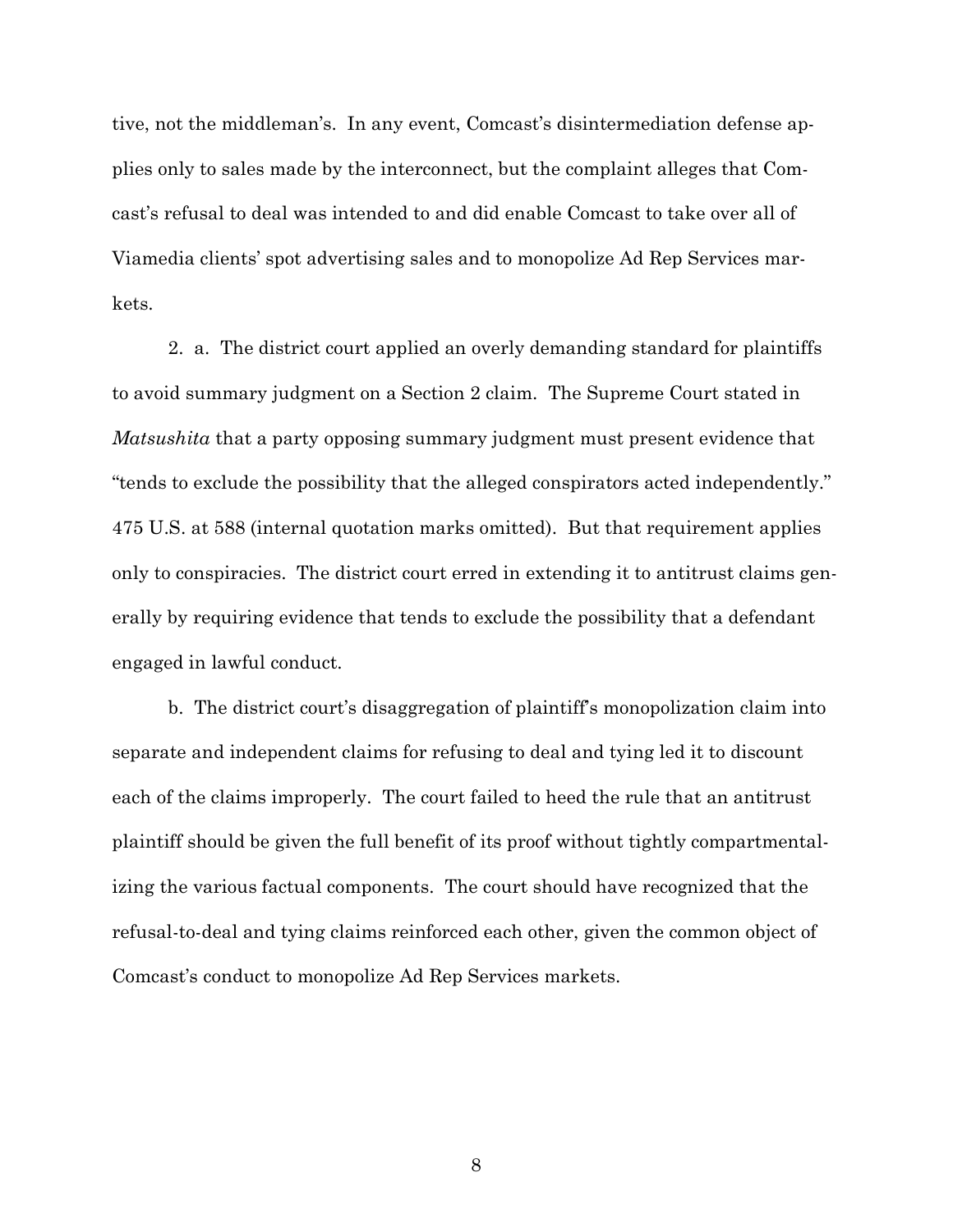#### **ARGUMENT**

## **I. THE DISTRICT COURT IMPROPERLY DISMISSED PLAINTIFF'S REFUSAL-TO-DEAL CLAIM**

## **A. The District Court's Test for Refusals to Deal Is Too Demanding**

The district court held that, in order to state an actionable refusal-to-deal claim, a plaintiff must show not only that "'the monopolist decided to forsake shortterm profits,'" but also that "'the monopolist's conduct must be irrational but for its anticompetitive effect.'" MTD Op. II at 8 (quoting *Novell, Inc. v. Microsoft Corp.*, 731 F.3d 1064, 1075 (10th Cir. 2013)). The court appears to have combined the restrictive and controversial "profit sacrifice" and "no economic sense" tests as necessary conditions for exclusionary conduct. Commentators have sharply criticized the former because, among other reasons, anticompetitive exclusion can be fully profitable, even in the short run.3 The "no economic sense" test has been proposed as an *alternative*, whereby a monopolist's conduct is deemed exclusionary only if it is profitable because of its anticompetitive impact.4 But the "no economic sense" variant is also highly problematic because, among other reasons, it may permit conduct with substantial anticompetitive effects and only minimal procompetitive benefits. *See* 3

<sup>3</sup> *See, e.g.,* Gregory J. Werden, *Identifying Exclusionary Conduct Under Section 2: The "No Economic Sense" Test*, 73 Antitrust L.J. 413, 424 (2006); A. Douglas Melamed, *Exclusive Dealing Agreements and Other Exclusionary Conduct—Are There Unifying Principles?*, 73 Antitrust L.J. 375, 391 (2006). And this is true in the refusal-to-deal context, as in others. *See* Einer Elhauge, *Defining Better Monopolization Standards*, 56 Stan. L. Rev. 253, 287-88 (2003) (noting profitability of refusal to deal in *Aspen Skiing*); 3B Phillip E. Areeda & Herbert Hovenkamp, *Antitrust Law* ¶ 772c, at 218 n.37 (4th ed. 2015) (same).

<sup>4</sup> *See* Werden, *supra*, at 414 (favoring such a test); Melamed, *supra*, 391-403 (same).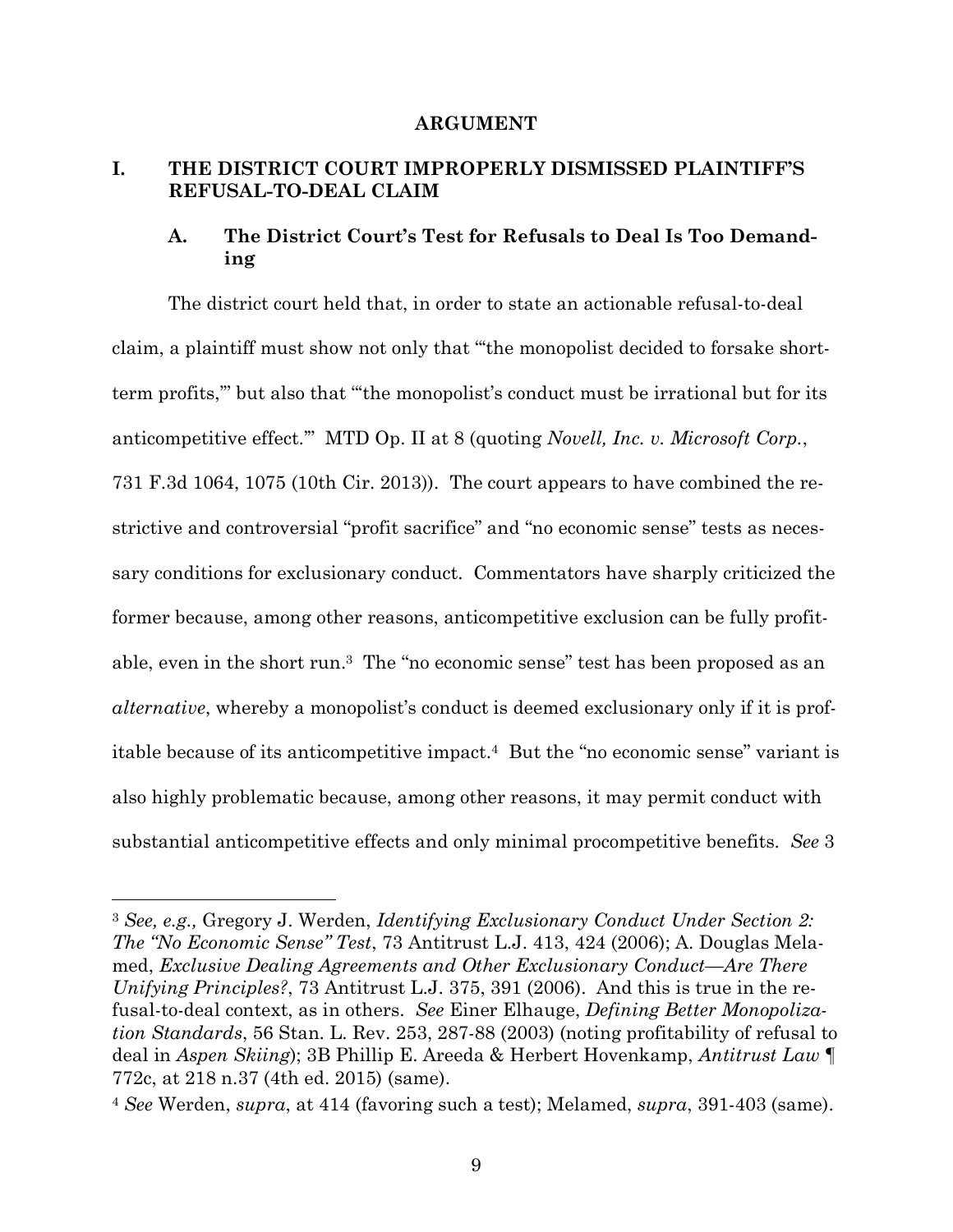Areeda & Hovenkamp, *supra*, ¶ 651b3, at 106-07 (criticizing "no economic sense" test insofar as it would allow "an act [that would] benefit the defendant very slightly while doing considerable harm to the rest of the economy" and noting that "[n]ot all monopolizing conduct that we might wish to condemn is 'irrational' in the sense that the only explanation that makes it seem profitable is the destruction or discipline of rivals").5 Indeed, under the district court's formulation, "plaintiffs . . . must show that the defendant's actions serve *no* rational procompetitive purpose." MTD Op. II at 9 (emphasis added).

The district court's overly demanding test is not warranted by *Trinko* or this Court's refusal-to-deal precedents. While the Court in *Trinko* was skeptical about refusal-to-deal claims based on legitimate policy considerations discussed below, it did not adopt the "no economic sense" test notwithstanding that the government had urged it to do so. *See* Brief for the United States and the Fed. Trade Comm'n as Amici Curiae Supporting Petitioner at 15-20, *Trinko*, 540 U.S. 398 (2004) (No. 02- 682) (proposing test).6 Nor did the Court repudiate the general test for exclusionary

<sup>5</sup> *See also* Steven C. Salop, *Exclusionary Conduct, Effect on Consumers, and the Flawed Profit-Sacrifice Standard*, 73 Antitrust L.J. 311, 345 (2006) (criticizing profit-sacrifice test and no-economic-sense variant as inconsistent with antitrust's consumer-welfare goal). The "no economic sense" test may require a court to distinguish between the profit gains from the challenged conduct "attributable to legitimate competition on the merits" and those attributable "to the elimination of competition." Werden, *supra*, at 420-2l. But critics point out that distinguishing these effects is the very problem the test purports to resolve. *See* John Vickers, *Abuse of Market Power*, 115 Econ. J. F244, F254 (2005); Elhauge, *supra*, at 293; *see also* Salop, *supra*, at 323 n.50, 363.

<sup>6</sup> Moreover, as Professor Gavil points out, *Trinko*'s "observation that Aspen's sacrifice of profits evidenced its anticompetitive intentions . . . is a far cry from a wholesale endorsement of 'sacrifice' as a *necessary* condition for" liability. Andrew I.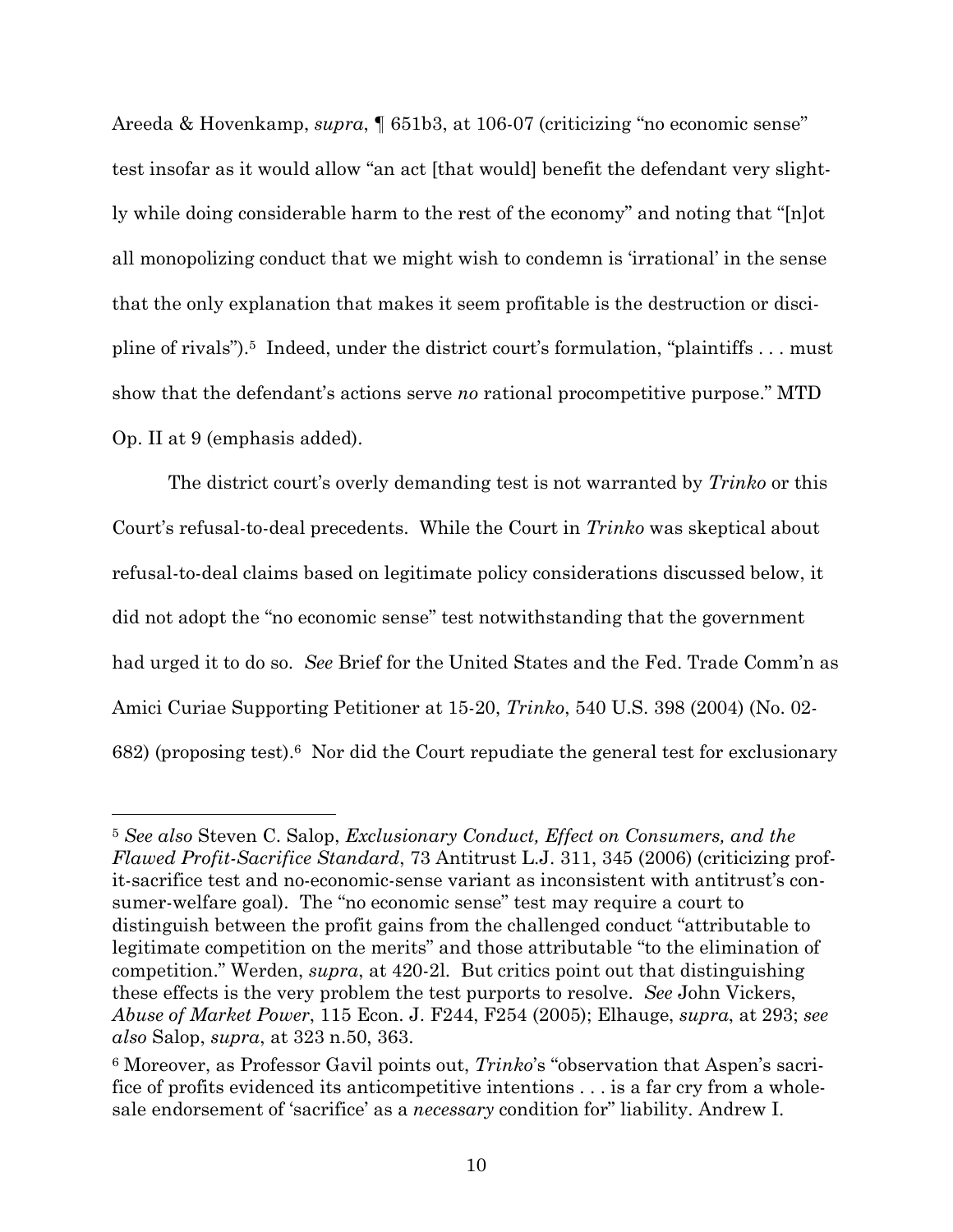conduct articulated in *Aspen Skiing*, namely that "[i]f a firm has been 'attempting to exclude rivals on some basis other than efficiency,' it is fair to characterize its behavior as predatory." *Aspen Skiing Co. v. Aspen Highlands Skiing Corp.*, 472 U.S. 585, 605 (1985) (quoting Robert Bork, *The Antitrust Paradox* 138 (1978)); <sup>7</sup> *see also Goldwasser v. Ameritech Corp.*, 222 F.3d 390, 398 (7th Cir. 2000) (while "[m]onopolists are just as entitled as other firms to choose efficient methods of doing business, [that] is not . . . what the Ski Company was doing").

To be sure, anticompetitive intent or the lack of an adequate business justification is a central issue in a refusal-to-deal case. *See Trinko*, 540 U.S. at 409 (because Verizon had been compelled to deal by statute, its prior conduct, unlike that of the monopolist in *Aspen Skiing*, "sheds no light upon the motivation of its refusal to deal—upon whether its regulatory lapses were prompted not by competitive zeal but by anticompetitive malice"); *Aspen Skiing*, 472 U.S. at 610 ("the evidence supports an inference that Ski Co. was not motivated by efficiency concerns"); *Eastman Kodak Co. v. Image Tech. Servs., Inc.*, 504 U.S. 451, 483 (1992) (where Kodak sought to maintain its parts monopoly and use its control over parts to strengthen its monopoly in service by, among other things, refusing to sell parts to rivals, "[l]iability turns . . . on whether 'valid business reasons' can explain Kodak's ac-

Gavil, *Exclusionary Distribution Strategies By Dominant Firms: Striking A Better Balance*, 72 Antitrust L.J. 3, 58 (2004).

<sup>7</sup> In *Aspen Skiing*, the Court further defined exclusionary behavior as "'behavior that not only (1) tends to impair the opportunities of rivals, but also (2) either does not further competition on the merits or does so in an unnecessarily restrictive way.'" 472 U.S. at 605 n.32 (quoting Phillip Areeda & Donald Turner, *Antitrust Law* 78 (1978)).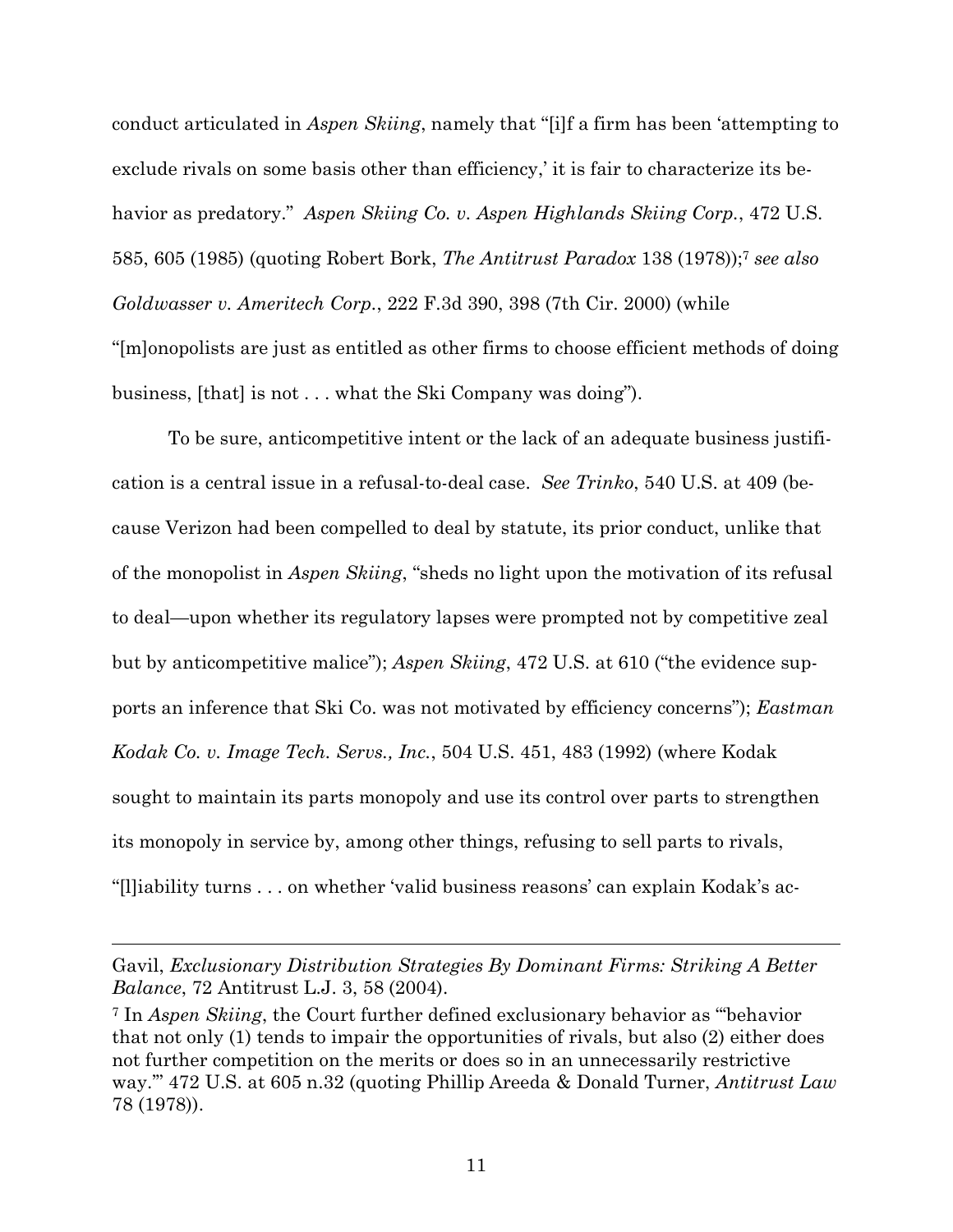tions"); *see also Illinois ex rel. Burris v. Panhandle Eastern Pipe Line Co.*, 935 F.2d 1469, 1481-82 (7th Cir. 1991) ("[T]he presence of a legitimate business justification reduces the likelihood that the conduct will produce undesirable effects on the competitive process."); *Olympia Equip. Leasing Co. v. W. Union Tel. Co.*, 797 F.2d 370, 378 (7th Cir. 1986) ("Conjoined with other evidence, lack of business justification may indicate probable anticompetitive effect. But there is a clear business justification in this case.").

However, contrary to the district court's formulation, where, as here, a complaint plausibly alleges that a refusal to deal is prima facie anticompetitive (*see infra* I.B), it is not sufficient for the monopolist merely to postulate a *possible* procompetitive justification. *See* MTD Op. at 38 ("Defendants' refusing to deal with Viamedia offers potentially improved efficiency."); MTD Op. II at 12 ("potentially serves a procompetitive purpose"). The question of procompetitive justification is one that a defendant has the burden to establish as a matter of fact. *See United States v. Microsoft Corp.*, 253 F.3d 34, 59 (D.C. Cir. 2001) (en banc) (if plaintiff makes out a prima facie case, it is defendant's obligation to establish a "nonpretextual claim that its conduct is indeed a form of competition on the merits because it involves, for example, greater efficiency or enhanced consumer appeal"); *Aspen Skiing*, 472 U.S. at 608-09 (jury reasonably rejected defendant's purported business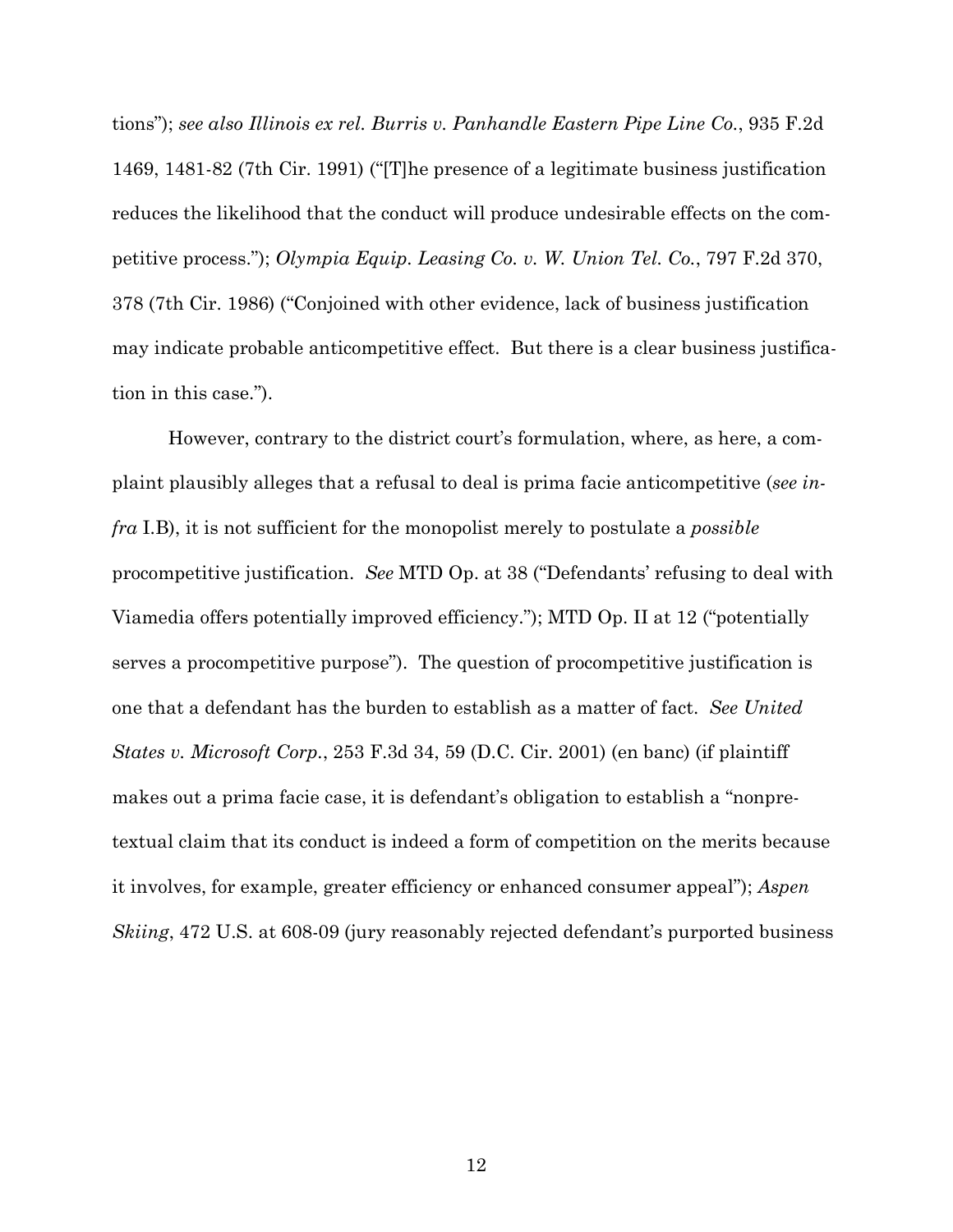justifications as pretextual); *Burris*, 935 F.2d at 1482 ("Whether valid business reasons motivated a monopolist's conduct is a question of fact").<sup>8</sup>

Moreover, contrary to the district court's formulation, there is no requirement that a plaintiff establish that the monopolist lacked "*any* procompetitive purpose." MTD Op. at 37 (quoting *VBR Tours, LLC v. Nat'l R. Passenger Corp.*, No. 14-804, 2015 WL 5693735 at \*9 (N.D. Ill. 2015)); MTD Op. II at 10. Rather, it is sufficient for plaintiff to show that the monopolist's *primary* purpose is anticompetitive. *See Aspen Skiing*, 472 U.S. at 597 (approving instruction that required jury to determine whether Aspen's policies "were designed *primarily* to further any domination of the relevant market") (emphasis added); *cf. Microsoft*, 253 F.3d at 58-59 (rule of reason under § 2 condemns conduct whose anticompetitive effect outweighs its procompetitive benefits); *McWane, Inc. v. Fed. Trade Comm'n*, 783 F.3d 814, 833 (11th Cir. 2015) (same).

#### **B. The Complaint Plausibly Alleges an Unlawful Refusal to Deal**

The complaint satisfies the requisites of unlawful monopolization by means of a refusal to deal.9 First, the complaint alleges that by excluding Viamedia from Ad Rep Services markets, Comcast's refusal to deal has an "anticompetitive effect" and

<sup>&</sup>lt;sup>8</sup> Although not germane to the outcome here, the district court also erred by suggesting that *Trinko* requires a "'preexisting voluntary and presumably profitable course of dealing between the monopolist and rival.'" MTD Op. II at 8 (quoting *Novell*, 731 F.3d at 1074). While the termination of a prior course of dealing is one possible way to show anticompetitive intent under *Trinko*, it is not the only way. *See, e.g., Mylan Pharms. v. Celgene Corp.*, No. 14-2094-ES, 2014 WL 12810322, at \*4-\*6 (D. N.J. 2014) (refusal to supply drug samples to generic competitor); *see also infra* I.B.

<sup>9</sup> For purposes of the motion to dismiss, Comcast's monopoly power in the relevant market(s) is assumed. *See* MTD Op. at 18.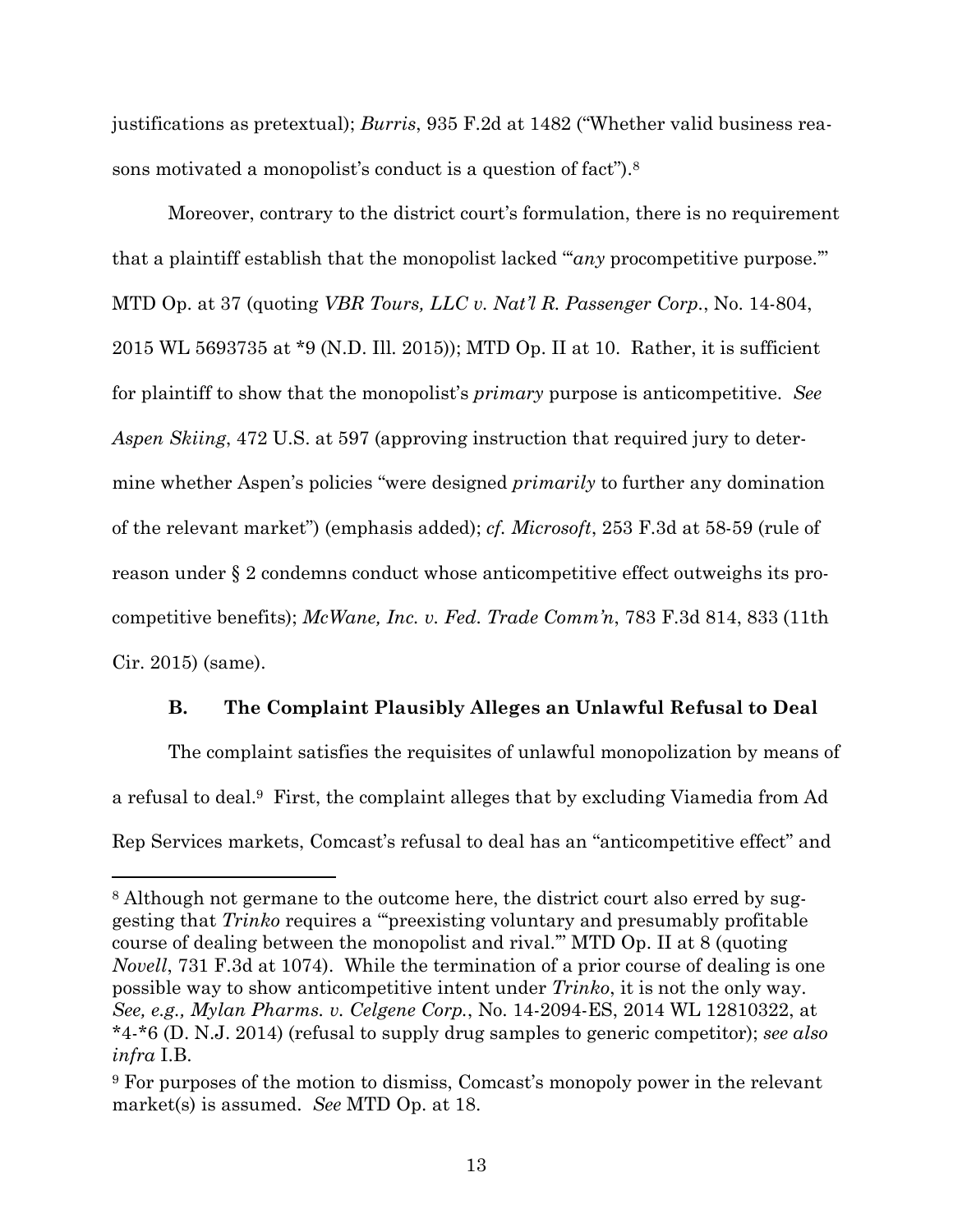harms consumers (here, independent MVPDs and local advertisers). *See Microsoft*, 253 F.3d at 58-59 (elements of prima facie case); *accord McWane*, 783 F.3d at 833. Indeed, the district court recognized the harm to competition, noting that the complaint alleges that the exclusion of Viamedia "diminished the quality of available spot cable advertising representation services," as "MVPDs find Comcast Spotlight to be an inferior alternative to independent third-party representation." MTD Op. at 23-24.

Second, the complaint alleges that Comcast acted with predatory intent, as reflected in a sacrifice in short-term profits and discrimination on the basis of rivalry, the two key factors identified in *Trinko* that were present in the Court's other refusal-to-deal cases (*Aspen Skiing* and *Otter Tail*) and were not present in *Trinko*. *See Trinko*, 540 U.S. at 409-410; *see also Olympia Equip. Leasing*, 797 F.2d at 377 ("essential feature of the refusal-to-deal cases [is] a monopoly supplier's discriminating against a customer because the customer has decided to compete with it").

The complaint alleges that Comcast sacrificed millions of dollars between the time it cut off Viamedia and it was able to obtain the business of Viamedia's clients, Compl. ¶¶ 157-61, as the district court recognized, MTD Op. II at 9 ("Comcast's discontinuation of its business relationship with Viamedia caused Comcast to suffer short-term losses"). And, as in *Aspen Skiing*, Comcast degraded the product it offered by making its interconnect less valuable to MVPDs and advertisers. Comp. ¶¶ 154-55*.* Moreover, Comcast discriminated on the basis of rivalry, because it provides access to MVPDs that are not competing against it in the Ad Rep Services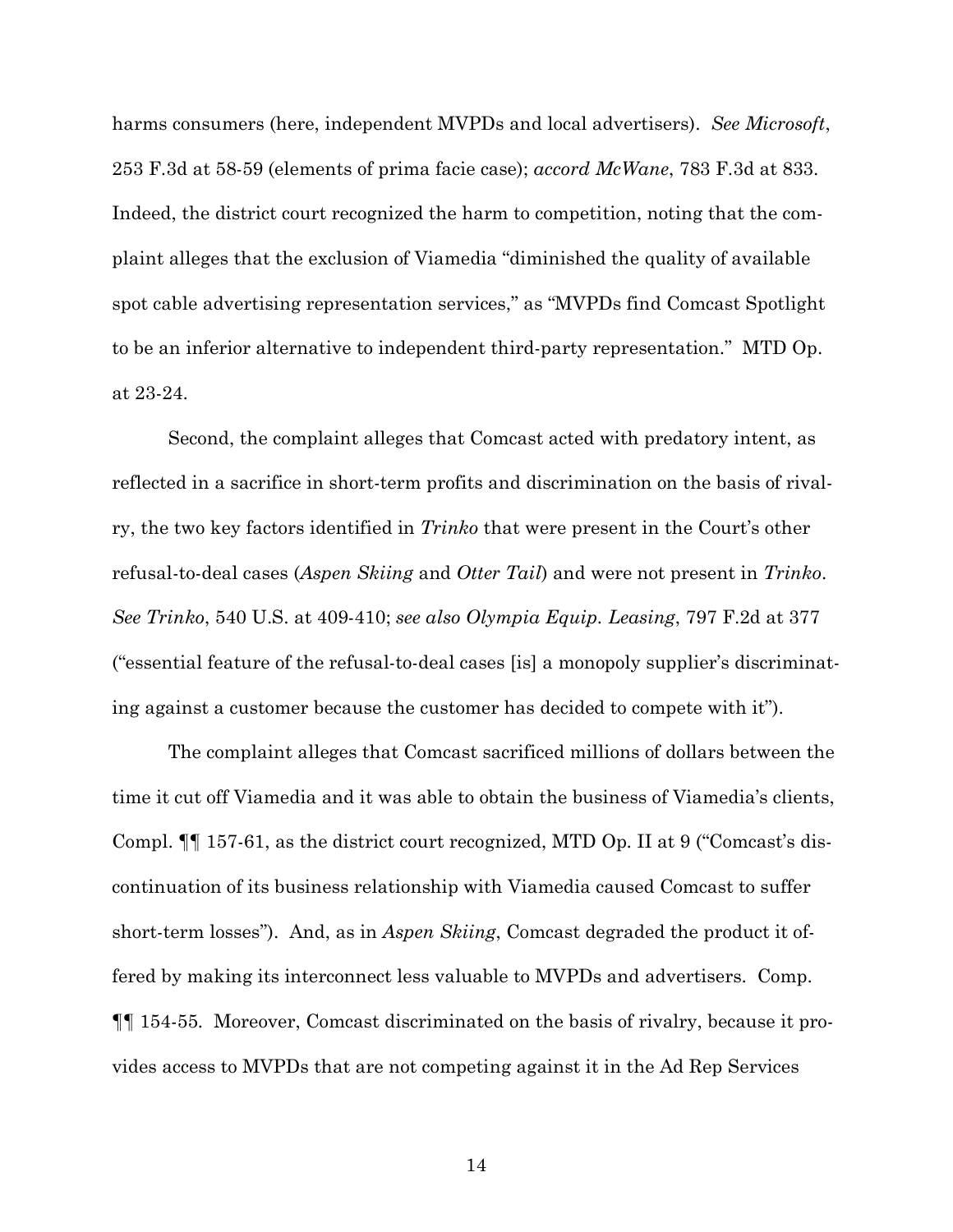market or in the sale of local advertising. *Id.* at ¶ 163; *see also* Pl. Br. at 15-16. And when Comcast acts as an ad rep in markets in which it does not control the interconnect, it is able to obtain access to the interconnect on behalf of its clients. *See*  Compl. ¶ 164; c*f. Aspen Skiing*, 472 U.S. at 603 & n.30 (noting that Ski Co. participated in interchangeable ticket programs in other markets).

Third, the refusal-to-deal claim does not implicate the policy justifications for limiting such claims, at least so far as it appears from the complaint. *See Trinko*, 540 U.S. at 408 (citing administrability, diminishing investment incentives, and facilitating collusion).10 There is little or no administrability problem where, as here, the monopolist has previously sold the product to the rival or sells it to others, so a ready benchmark for setting the terms of dealing is available. *See MetroNet Servs. Corp. v. Qwest Corp*., 383 F.3d 1124, 1133 (9th Cir. 2004); *see generally* Steven C. Salop, *Refusals to Deal and Price Squeezes by an Unregulated, Vertically Integrated Monopolist,* 76 Antitrust L.J. 709, 717 (2010).

Moreover, using such a benchmark at which the monopolist has otherwise been willing to deal should eliminate the risk that the monopolist's compensation will be inadequate to encourage investment. *See*, *e.g.*, John Thorne, *A Categorical Rule Limiting Section 2 of the Sherman Act:* Verizon v. Trinko, 72 U. Chi. L. Rev. 289, 298-99 (2005); Elhauge, *supra*, at 310. And concerns about investment incentives are low when the "facility" at issue was "built" as a joint venture under an

<sup>10</sup> *Trinko* also noted the "particular importance [of] the existence of a regulatory structure designed to deter and remedy anticompetitive harm," which is not present here. 540 U.S. at 412.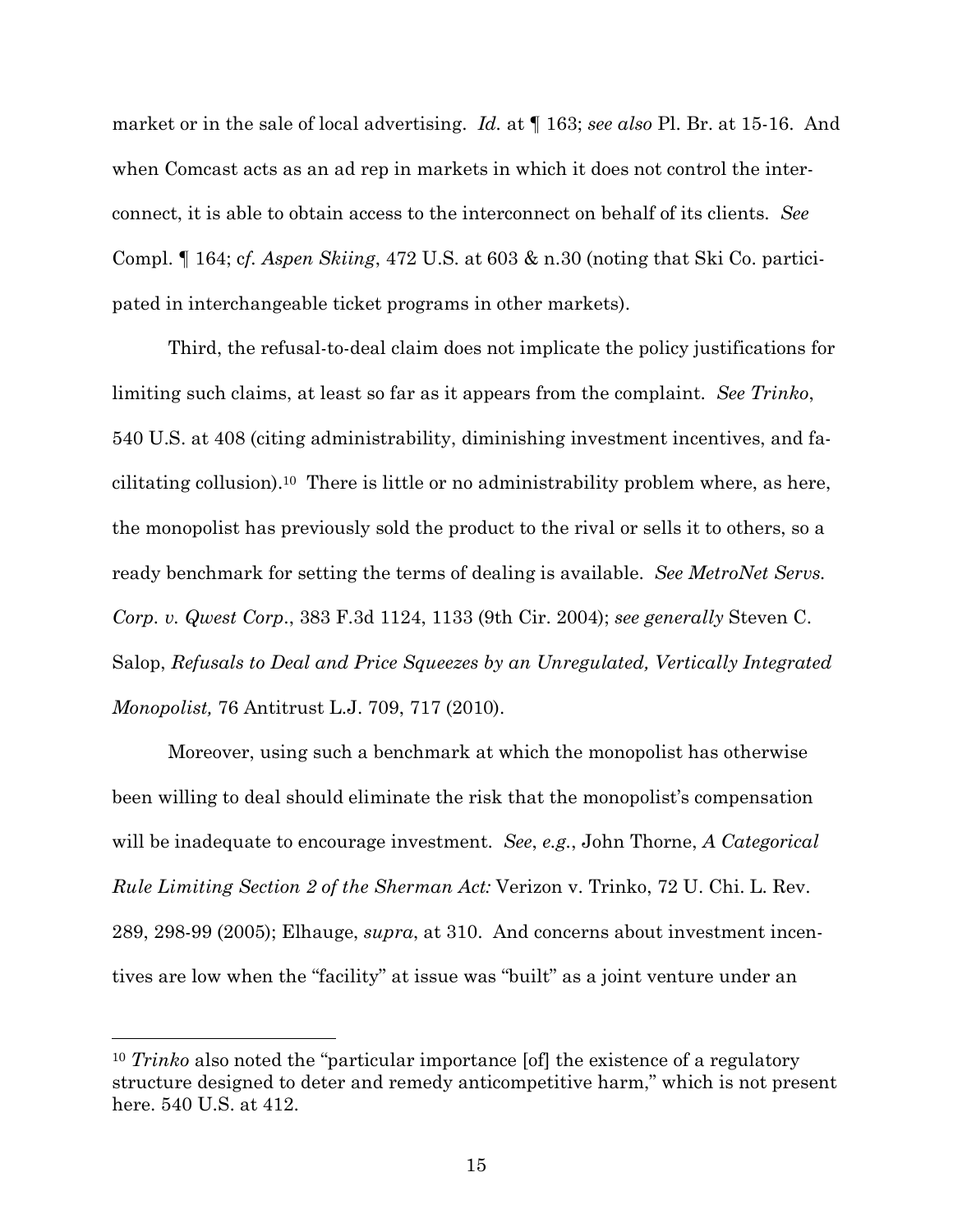open-access regime. *Cf.* Herbert Hovenkamp, *Exclusive Joint Ventures and Antitrust Policy*, 1995 Colum. Bus. L. Rev. 1, 102 (explaining that a free-rider argument is hard to maintain when venture "pursues a general policy of taking on new members but selectively excludes a few").

Finally, the risk of "collusion" cuts in *favor* of enabling MVPDs to employ an independent ad representative. An interconnect by necessity entails cooperation among MVPD rivals. But an independent ad representative ameliorates the risks of such cooperation by promoting smaller MVPDs' interest in vigorously competing against Comcast in the sale of non-interconnect local advertising and video services. *Cf.* Fed. Trade Comm'n & U.S. Dep't of Justice Antitrust Division, *Antitrust Guidelines for Collaborations Among Competitors* §§ 3.2, 3.31(a) (April 7, 2000) (joint selling agency may be procompetitive, as with *BMI*'s blanket license, but restrictions on competition that are not reasonably necessary to achieve its procompetitive benefits may be unlawful).

### **C. Theoretical Benefits of Vertical Integration Do Not Warrant Dismissal**

The district court held that "because replacing an intermediary with a direct relationship is a prototypical valid business purpose," Comcast's refusal to deal "offers potentially improved efficiency" and therefore is not actionable. MTD Op. at 37-38 (brackets, ellipsis, and quotation marks omitted); *see also* MTD Op. II at 10. The court explained, "Before Comcast's refusal to deal, MVPDs gave Viamedia control of their Spot Cable Avails and then Viamedia gave control over a portion of those Avails to the Interconnect. After Comcast's refusal to deal, for the portion of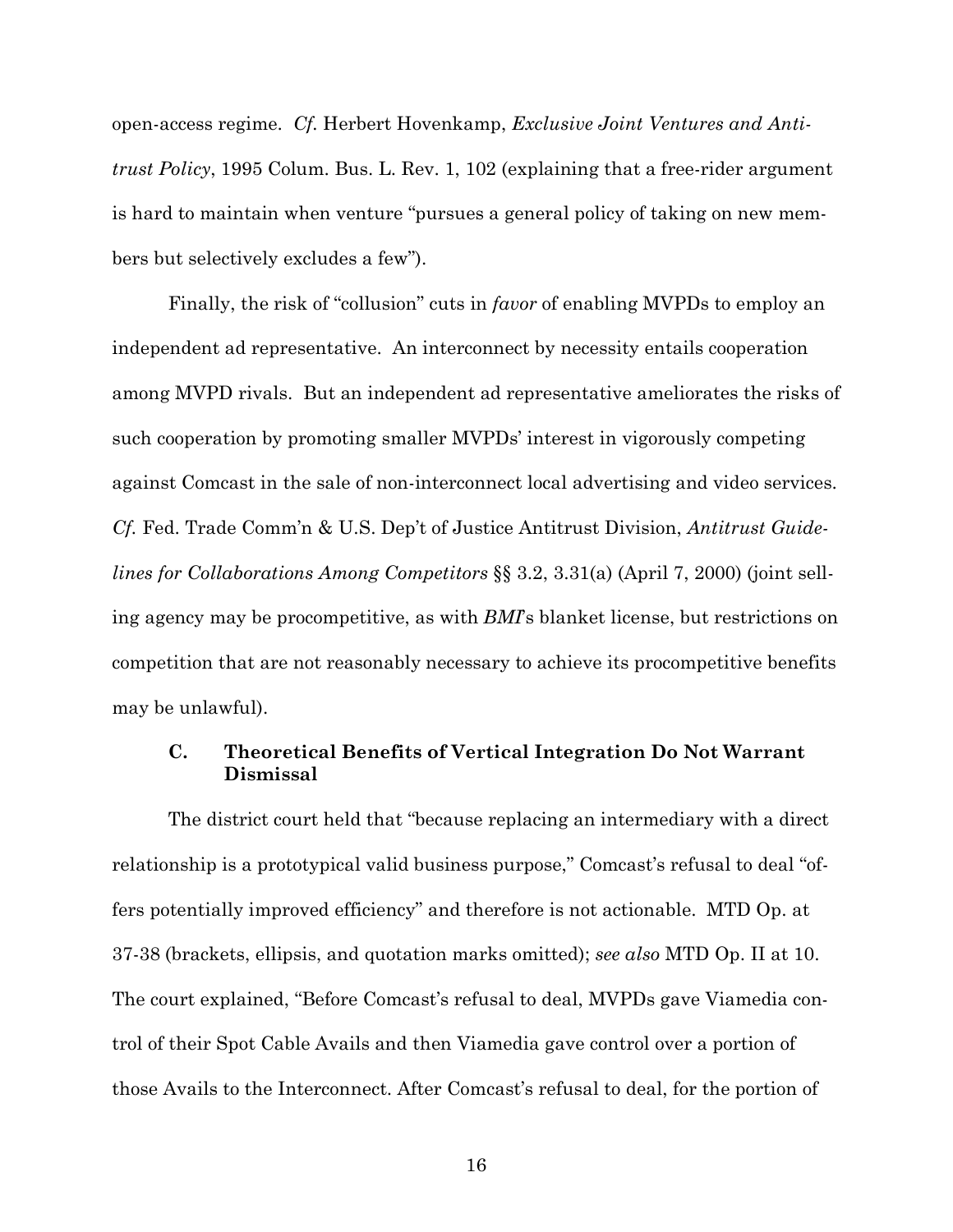Avails sold through an Interconnect, MVPDs simply deal with Comcast directly." MTD Op. at 38.

The court's acceptance of Comcast's "disintermediation" defense is flawed for several reasons. First, as noted above, merely positing a potential efficiency is insufficient to rebut a prima facie monopolization case. Second, "vertical integration" itself is not a sufficient defense to a refusal to deal where, as here, it comes with monopolizing the vertically related market. Cases like *Otter Tail*, *Kodak*, and *AT&T* demonstrate this point. *See Otter Tail Power Co. v. United States*, 410 U.S. 366 (1973); *Kodak*, 504 U.S. 451; *MCI Commc'ns Corp. v. AT&T Co.*, 708 F.2d 1081 (7th Cir. 1983). The court cited *Jack Walters* for the proposition that "'vertical integration is usually procompetitive.'" MTD Op. at 37 (quoting *Jack Walters & Sons Corp. v. Morton Building, Inc.*, 737 F.2d 698, 710 (7th Cir. 1984)). But even a manufacturer's vertical integration into the distribution of its own product, as in *Jack Walters*, is not necessarily immunized when it involves the extension or preservation of a monopoly in both markets. *See Jack Walters*, 737 F.2d at 710-11 (noting that defendant "has no monopoly," and identifying circumstances in which vertical integration might be anticompetitive but "nothing of this kind is suggested here"); *cf. Eastman Kodak Co. v. S. Photo Materials Co.*, 373 U.S. 359, 375 (1927) (monopolist's refusal to sell goods to dealer in furtherance of scheme to monopolize retail distribution violated Section 2).

Third, a supplier's decision to eliminate a middleman (say a distributor) in order to deal directly with a consumer, as in *Jack Walters*, is fundamentally differ-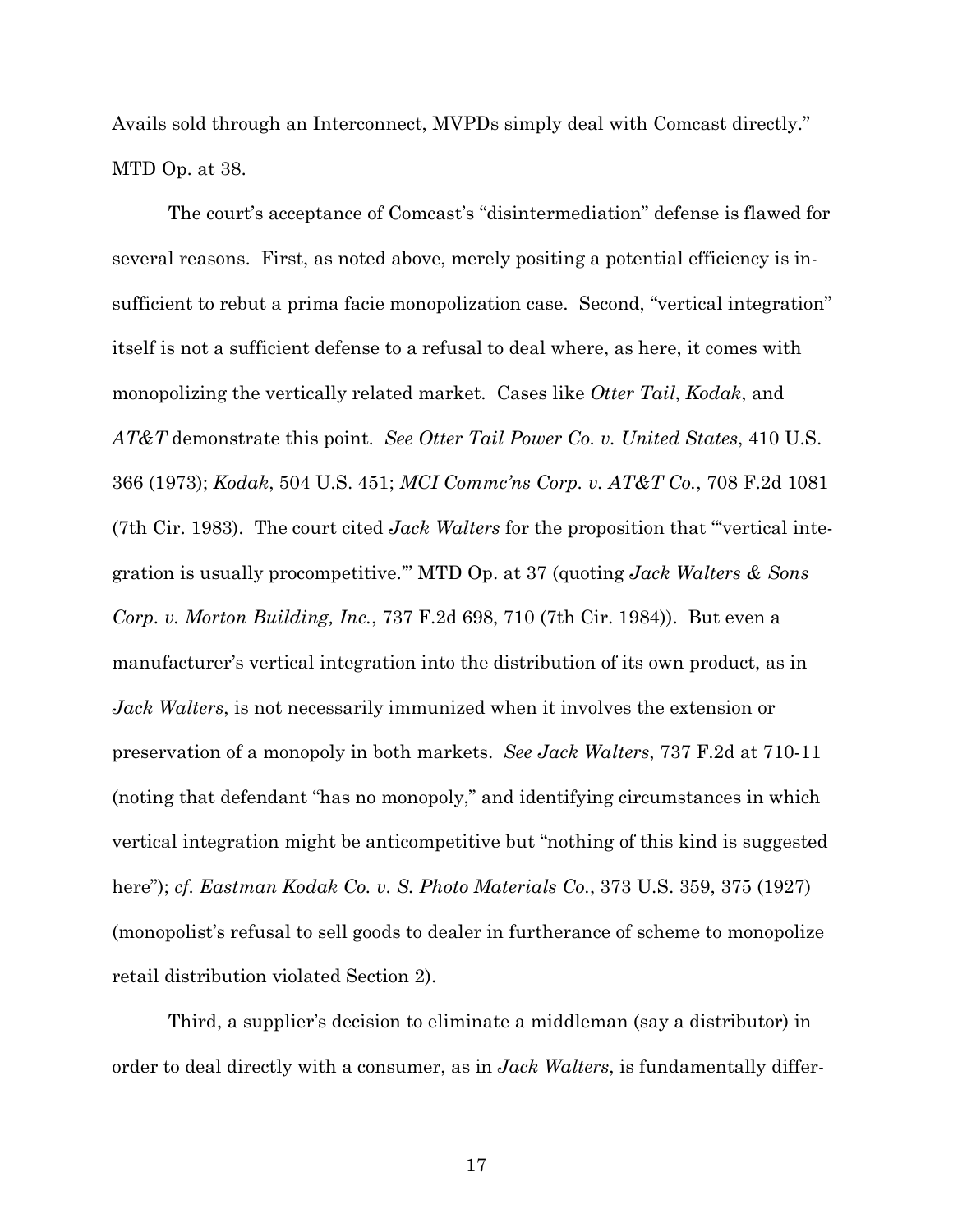ent from a middleman's determination to preclude a supplier from dealing with the middleman of its choice. A retailer, for example, may seek to deal directly with a manufacturer, but the manufacturer may choose to deal only through an "extra layer" of wholesalers because that is the most efficient way for it to do business. Disintermediation may or may not be efficient, depending on the circumstances, but it is the supplier's choice (here, MVPDs') that is presumptively determinative, not the middleman's. *Cf.* Salop, *Refusals to Deal*, *supra*, at 735 ("Providing the input to a downstream competitor would not eliminate the defendant's customer relationship, but simply would require the monopolist to compete for the customer. That is the competitive process demanded by antitrust.").

Fourth, the district court recognized that the tying and exclusive-dealing claims involved "more than merely eliminat[ing] a middleman in the provision of Interconnect services." MTD Op. at 25 n.8. Rather, those arrangements "foreclosed competition in the market for advertising representation even for ad sales that do not involve an Interconnect." *Id.*; *see id.* at 38 (ad representation services include "advertising sales that are unrelated to the use of Interconnects[, ] like local sales directly to advertisers"). And as to the monopolization of Ad Rep Services through tying and exclusive dealing, the court concluded that Viamedia had sufficiently alleged harm to competition (including the harms discussed above), and that Comcast's "disintermediation" justification was not dispositive. *See id.* at 23-24 & n.8.11

<sup>11</sup> On summary judgment, however, the court minimized those harms, and invoked "the procompetitive benefits of integration," including the ability of Comcast as an ad rep to offer better revenue shares to MVPDs. SJ Op. at 38, 44.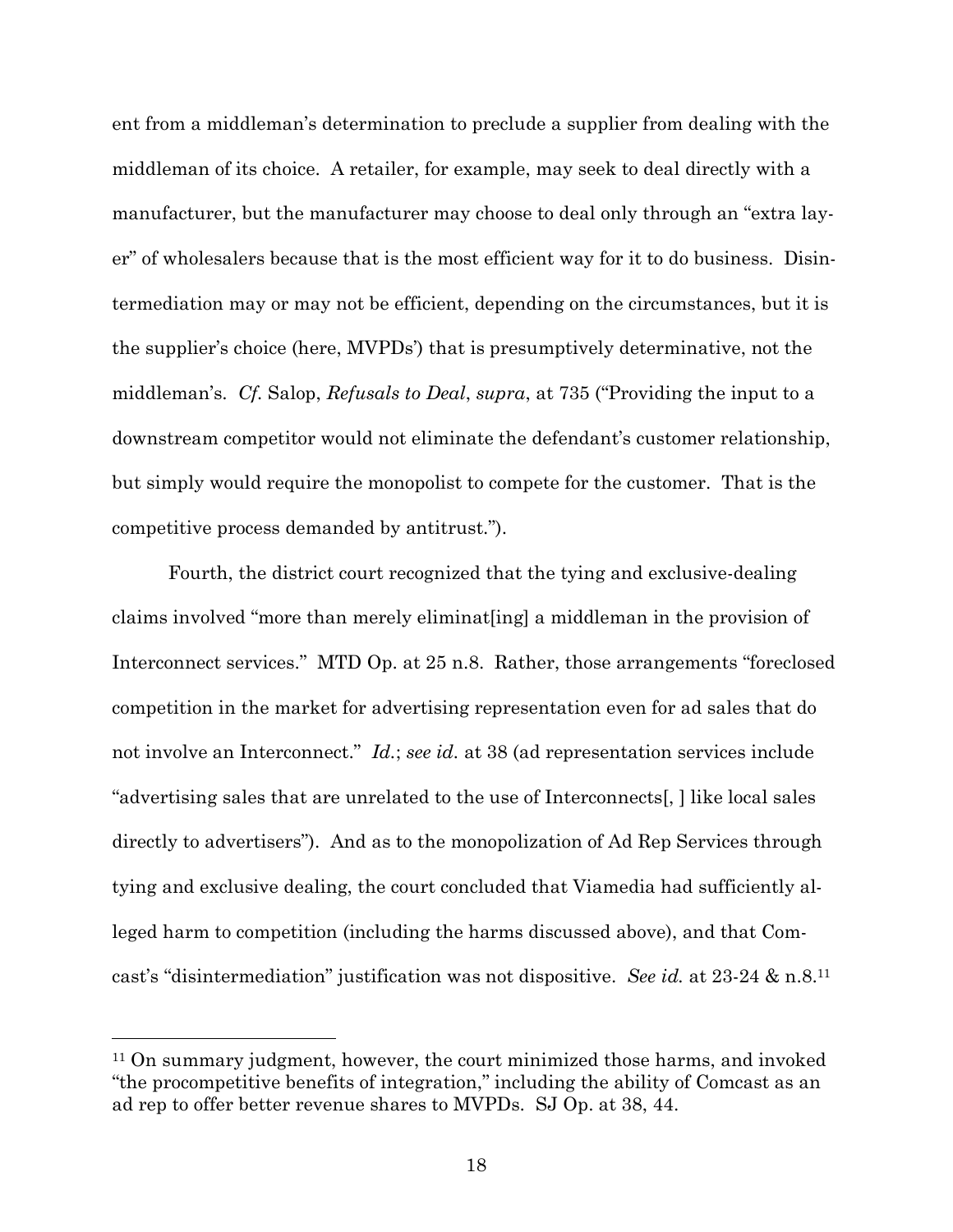The same reasoning should have applied to the refusal to deal, the alleged purpose of which was not merely to eliminate Viamedia as a middleman in the provision of interconnect services, but to take over the ad representation of Viamedia's clients and to monopolize Ad Rep Services markets. *See, e.g.,* Compl. ¶¶ 84, 112.

## **II. THE DISTRICT COURT IMPROPERLY GRANTED SUMMARY JUDGMENT**

## **A. The District Court's Standard for Summary Judgment Is Too Stringent**

The district court applied an overly restrictive standard for antitrust plaintiffs in opposing summary judgment, namely that "at summary judgment, an antitrust claimant must 'present evidence that tends to exclude the possibility' that the [defendant's] conduct was as consistent with competition as with illegal conduct.'" SJ Op. at 22-23 (quoting *Mercatus Group, LLC v. Lake Forest Hosp.*, 641 F.3d 834, 856 (7th Cir. 2011)) (brackets in original); *see id.* at 36 ("[A]t summary judgment the claimant must present evidence tending to exclude the possibility that the defendant engaged in legitimate conduct.").12

In *Matsushita*, a case involving a horizontal predatory price-fixing conspiracy, the Supreme Court adopted a "tends to exclude" standard, which it borrowed from *Monsanto Co. v. Spray-Rite Service Corp*., 465 U.S. 752 (1984), a case involving

<sup>12</sup> *See also* SJ Op. at 34 (statements by MVPDs that they understood that they could not sell their ads through the interconnect without hiring Comcast as their ad rep did not "tend to exclude the possibility that Comcast's conduct was as consistent with a legal refusal to deal as an illegal tying of its services") (brackets and quotation marks omitted); *id.* at 36 ("This evidence is, at a minimum, equally consistent with Comcast's refusal to deal with Viamedia as it is a tying arrangement."); *id.* at 47 ("[N]o evidence tends to exclude the fact that Comcast's conduct was merely a refusal to deal, rather than anticompetitive conduct.").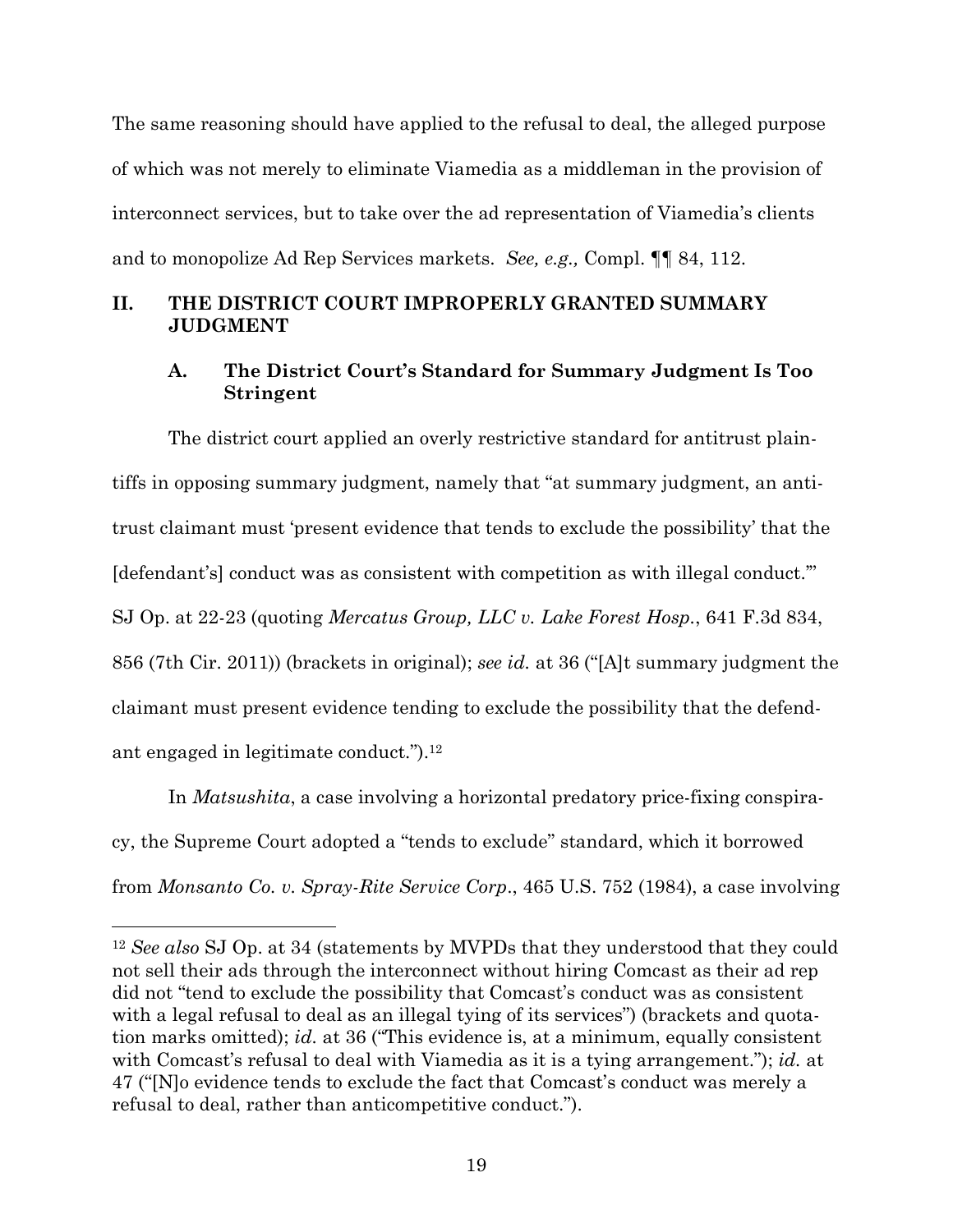a vertical price-fixing conspiracy. In *Matsushita*, the Court declared, "To survive a motion for summary judgment or for a directed verdict, a plaintiff seeking damages for a violation of § 1 must present evidence 'that tends to exclude the possibility that the alleged conspirators acted independently." *Matsushita*, 475 U.S. at 588 (quoting *Monsanto*, 465 U.S. at 764). The Court explained that, while inferences from the facts must be drawn in the non-movant's favor, "antitrust law limits the range of permissible inferences from ambiguous evidence in a § 1 case." *Id.* Since *Matsushita*, courts have applied the "tends to exclude" standard to conspiracies based on proof of circumstantial, but not direct, evidence. *See Toys "R" Us, Inc. v. Fed. Trade Comm'n*, 221 F.3d 928, 934 (7th Cir. 2000).

There is debate among commentators and courts as to whether the "tends to exclude" standard applies to all conspiracy claims built on circumstantial evidence, or just those, like predatory pricing conspiracies, that are implausible. *See* Andrew I. Gavil, *Introductory Note, Symposium*, *Thirty Years On: The Past Influence and Continued Significance of Matsushita, 82 Antitrust L.J. 1, 5-6 (2018).*<sup>13</sup> But there is

<sup>13</sup> This Court has followed a sliding-scale approach, whereby "[m]ore evidence is required the less plausible the charge of collusive conduct." *In re High Fructose Corn Syrup Antitrust Litig.*, 295 F.3d 651, 661 (7th Cir. 2002) (Posner, J.). Judge Posner described the Supreme Court's "tends to exclude" formulation as "an unfortunate dictum." *See* Richard A. Posner, *Antitrust Law* 99-100 (2d ed. 2001) (noting that "[i]t is unusual to require a plaintiff as part of his burden of proof to prove a sweeping negative"); *see also* M. Laurence Popofksy, *Does* Leegin *Liberate the Law Governing Horizontal Conspiracies From its Vertical Contamination?*, 78 Antitrust L.J. 23, 34 (2012) (criticizing "tends-to-exclude concept" in horizontal conspiracy cases as "opaque," "difficult to apply," and as placing an unjustified "thumb on the scale" on the side of defendants). The "tends to exclude" formulation has also been criticized because it encourages lower courts to weigh evidence. *See, e.g.,* Edward D. Cavanagh, Matsushita *at Thirty: Has the Pendulum Swing too Far in Favor of*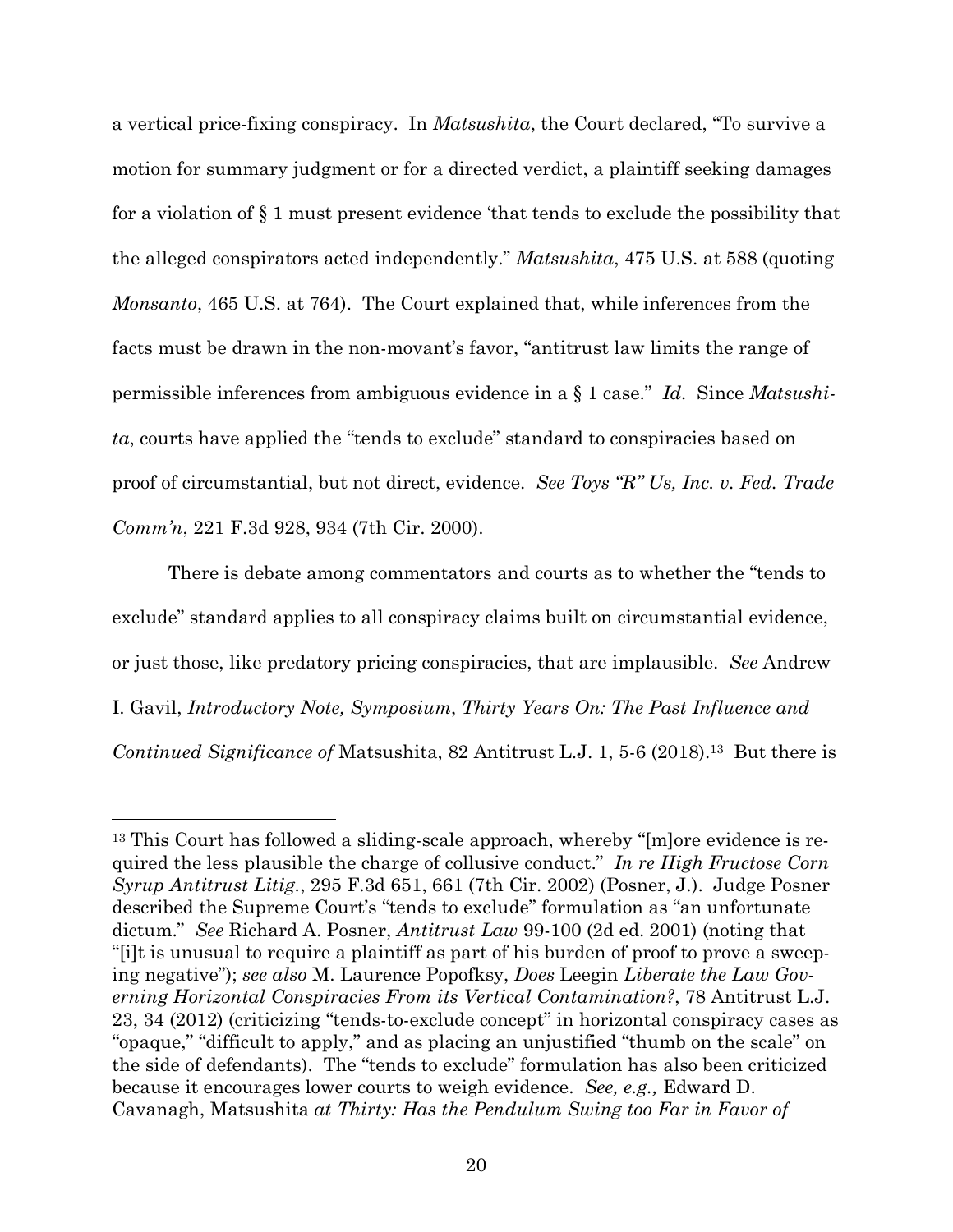no debate over, nor any basis for, extending this standard beyond the conspiracy context. Indeed, in *Kodak*, which involved tying and monopolization, the Court read *Matsushita* as "demand [ing] only that the nonmoving party's inferences be reasonable in order to reach the jury," and made no reference to the "tends to exclude" formulation. *Kodak*, 504 U.S. at 468. That should foreclose using the "tends to exclude" formulation in such cases, or using it as a general rule for summary judgment in antitrust cases.

To be sure, in dicta originating in *Indiana Grocery, Inc. v. Super Valu Stores, Inc.*, this Court did state that "an antitrust plaintiff opposing a motion for summary judgment must present evidence that tends to exclude the possibility that the defendant's conduct was as consistent with competition as with illegal conduct." 864 F.2d 1409, 1412-13 (7th Cir. 1989) (citing *Matsushita*, 475 U.S. at 588). But *Indiana Grocery* involved predatory pricing and vertical maximum price fixing, two types of claims that are particularly disfavored because "of the chill antitrust litigation can have on legitimate price competition," as the court explained. *Id.* at 1412. Moreover, *Indiana Grocery* preceded *Kodak*, which makes clear that "*Matsushita* . . . did not introduce a special burden on plaintiffs facing summary judgment in antitrust cases." *Kodak*, 504 U.S. at 468; a*ccord Omnicare, Inc. v. UnitedHealth Group, Inc.*, 629 F.3d 697, 707 (7th Cir. 2011). Accordingly, *Indiana Grocery* and the other

*Summary Judgment?*, 82 Antitrust L.J. 81, 98-99 (2018); *cf. In re High Fructose Corn Syrup*, 295 F.3d at 655 (cautioning courts against falling into this "trap").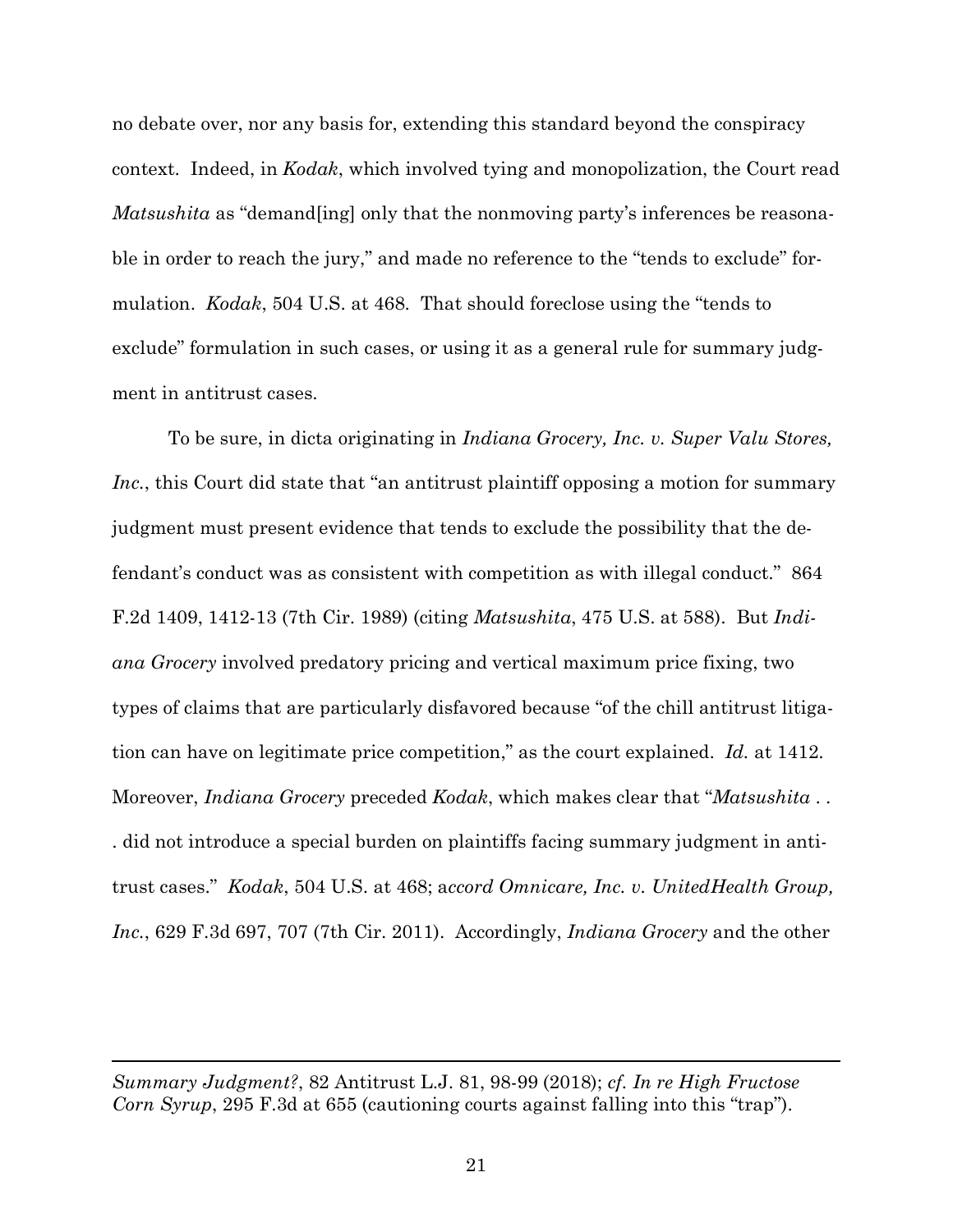cases cited by the district court<sup>14</sup> provide no basis for extending the "tends to exclude" formulation to antitrust claims generally.

### **B. The District Court Improperly Disaggregated Plaintiff's Claims**

The court's disaggregation of Viamedia's monopolization claim into separate and independent claims for refusing to deal and tying led it improperly to discount each of the claims. In considering Comcast's motion to dismiss, the district court isolated the refusal to deal and treated it as if it involved only interconnect services, and had nothing to do with Comcast's objective to coerce MVPDs to use Comcast rather than Viamedia as their ad rep and thereby to monopolize Ad Rep Services markets. *See supra* I.C. Then, on summary judgment, the court held that Viamedia was required to prove tying wholly apart from the refusal to deal. But Viamedia could not do so, according to the court, because Comcast's refusal to deal made any tying arrangement superfluous. SJ Op. at 30 ("undisputed that both RCN and WOW! *wanted* full-turnkey representation, and whichever company they hired had to have the ability to make available to them both Interconnect Services and Ad Rep Services"). According to the court, the refusal to deal was sufficient to exclude Viamedia and enable Comcast to monopolize the Ad Rep Services market "with or without attendant tying and exclusive dealing." *Id.* at 51.

<sup>14</sup> The district court also cited the *dissent* in *Nelson v. Monroe Reg'l Med. Center*, 925 F.2d 1555, 1578 (7th Cir. 1991) (Pell, J., concurring in part, dissenting in part), which quoted the *Indiana Grocery* dicta. And it cited *Mercatus,* which also quoted the dissent in *Nelson*, but in any event involved no arguably disputed material facts and a claim that amounted to, "at best, a claim for breach of contract . . . not an antitrust case." 641 F.3d at 856.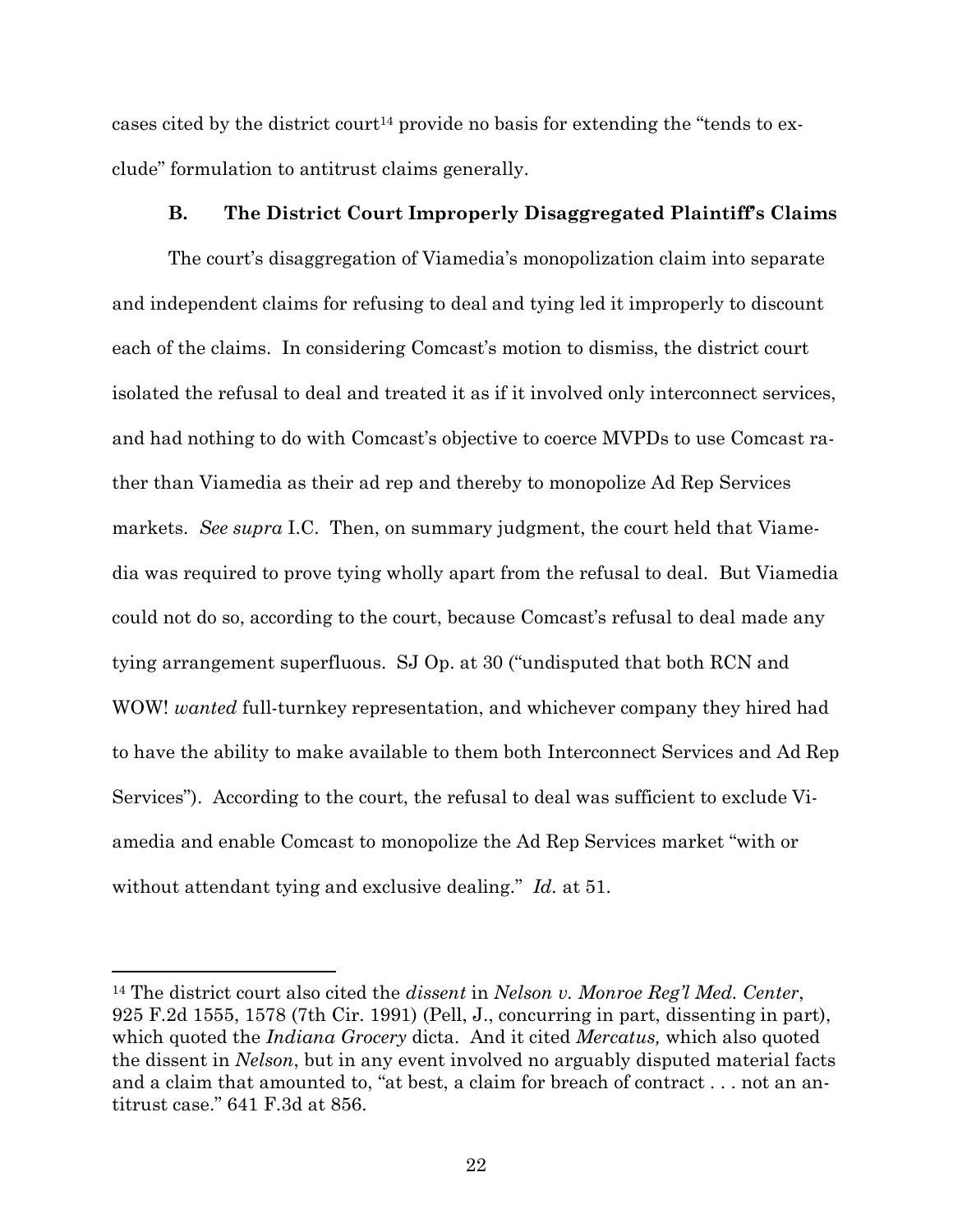The court failed to heed the rule that "a plaintiff 'should be given the full benefit of [its] proof without tightly compartmentalizing the various factual components and wiping the slate clean after scrutiny of each.'" *Mercatus*, 641 F.3d at 839 (quoting *Continental Ore*, 370 U.S. at 699) (brackets in original); *see also Aspen Skiing*, 472 U.S. at 599 (noting that "Court of Appeals considered the record 'as a whole' and concluded that it was not necessary for Highlands to prove that each allegedly anticompetitive act was itself sufficient to demonstrate an abuse of monopoly power"); *Goldwasser*, 222 F.3d at 398 (monopolist's refusal to deal may be actionable if it is "part of a broader effort to maintain its monopoly power").15

In particular, rather than considering the claims independently, the court should have seen that the refusal-to-deal and tying claims reinforced each other, given the common object of Comcast's conduct to monopolize Ad Rep Services markets. *See MCI*, 708 F.2d at 1144 ("Whether we label AT&T's violation of the antitrust laws as tying or the denial of an essential facility, our prime concern is that AT&T used its monopoly power in local telephone service as a lever to impede or destroy competition in other markets."); 3B Areeda & Hovenkamp, *supra*, ¶ 772h at 254-55 (fact that refusals to deal in network industries "resemble tying arrangements" makes them "grist for rule of reason treatment under  $\S 2$ ").<sup>16</sup>

<sup>15</sup> To be sure, in *Mercatus*, this Court was mindful to segregate effects from conduct that was immunized under the *Noerr-Pennington* doctrine from the effects of conduct "not so immunized." 641 F.3d at 839. But a refusal to deal is not analogous to conduct immunized by the First Amendment, particularly where, as here, the refusal to deal is prima facie anticompetitive for the reasons stated in I.B, *supra*. <sup>16</sup> The district court acknowledged this authority, but dismissed it because "there is no tying effect, as no evidence shows that MVPDs cannot obtain (from Comcast at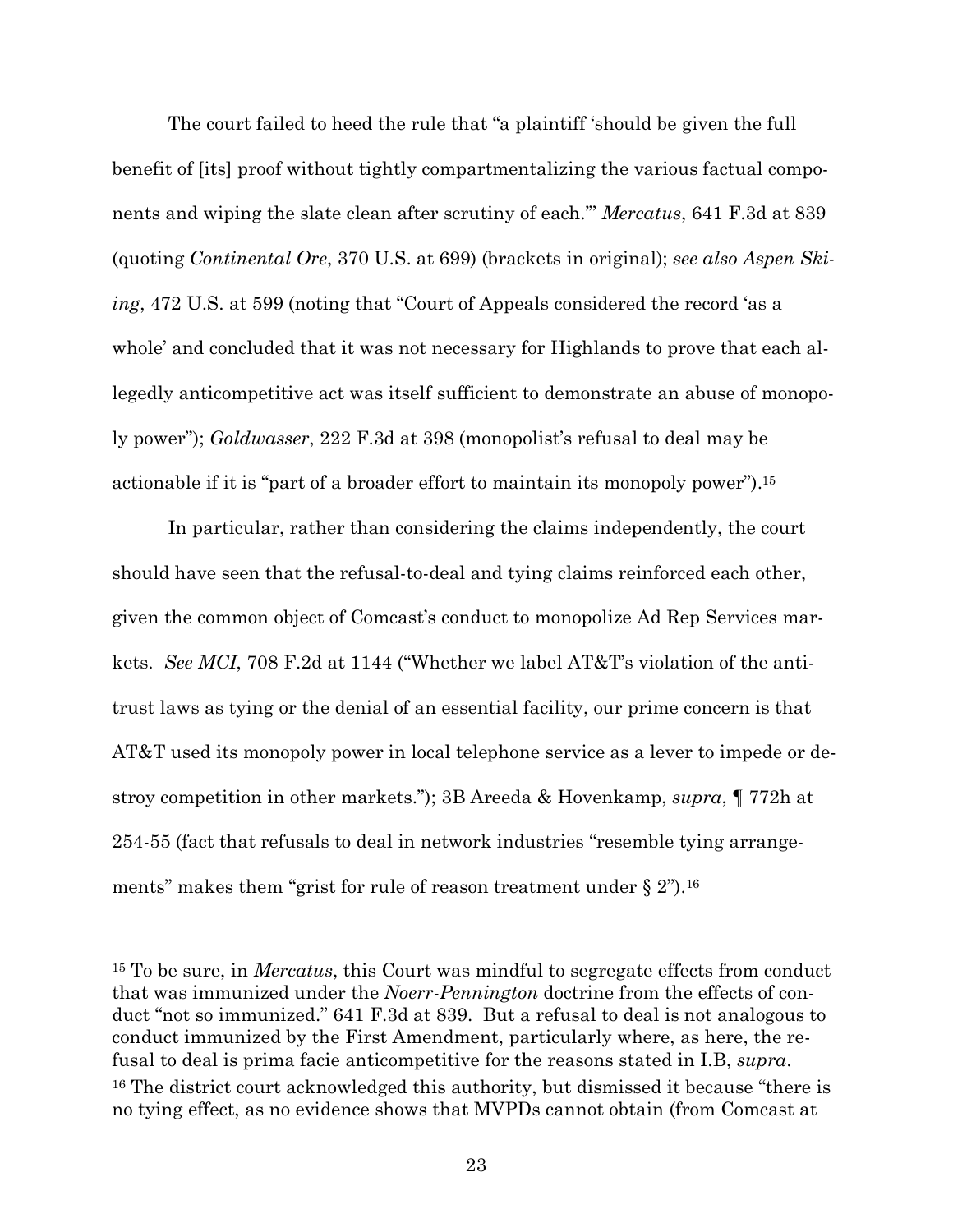### **CONCLUSION**

For the foregoing reasons, this Court should reject the overly demanding tests articulated by the district court for claims against monopolists, and reverse the judgment dismissing the complaint.

Respectfully submitted,

/s/ Richard M. Brunell RICHARD M. BRUNELL *Counsel of Record*  RANDY M. STUTZ AMERICAN ANTITRUST INSTITUTE 1025 Connecticut Avenue, NW Suite 1000 Washington, DC 20036 (202) 600-9640 rbrunell@antitrustinstitute.org

November 1, 2018

least) the tying product alone." SJ Op. at 34 n.14. But in *MCI*, consumers could get unbundled local telephone service; the "tying effect" was that because AT&T's rivals could not, consumers could only purchase bundled long-distance service from AT&T. *See MCI*, 708 F.2d at 1144. Putting aside whether the evidence shows that Viamedia's clients could have received interconnect-only services if they had asked, *see* Pl. Br. 37-43, Comcast's denial of "monopoly" interconnect-only services to its rival to force Viamedia's clients to take "competitive" Ad Rep Services from it qualifies as a "tying effect" that Section 2 is designed to prevent. *Cf. Illinois Tool Works Inc. v. Independent Ink, Inc.*, 547 U.S. 28, 34-35 (2006) (a "seller's exploitation of its control over the tying product to force the buyer into the purchase of a tied product that [she] . . . might have preferred to purchase elsewhere on different terms" is an "essential characteristic of an invalid tying arrangement" (quoting *Jefferson Parrish Hosp. v. Hyde*, 466 U.S. 2, 12 (1984)).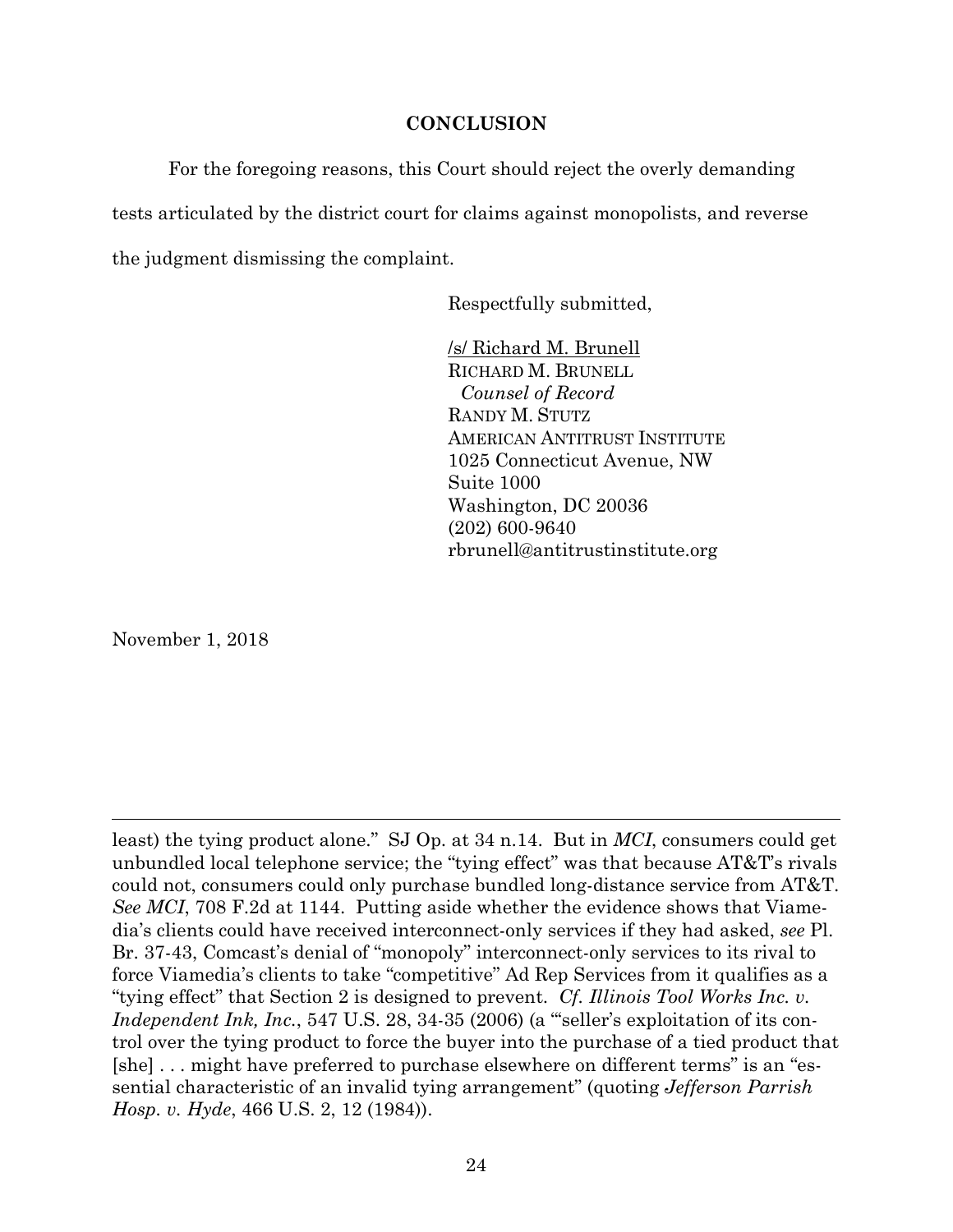### **CERTIFICATE OF COMPLIANCE**

Pursuant to Fed. R. App. P. 32(g), I certify:

1 This brief complies with the type-volume limitation of Circuit Rule 29(b) because the brief contains 6588 words, excluding the parts of the brief exempted by Fed. R. App. P. 32(f).

2. This brief complies with the typeface and type style requirements of Circuit Rule 32(b) because it has been prepared in a proportionally spaced typeface using Microsoft Word, in 12 point Century Schoolbook font.

> *s/ Richard M. Brunell*  Richard M. Brunell

Dated: Nov. 1, 2018